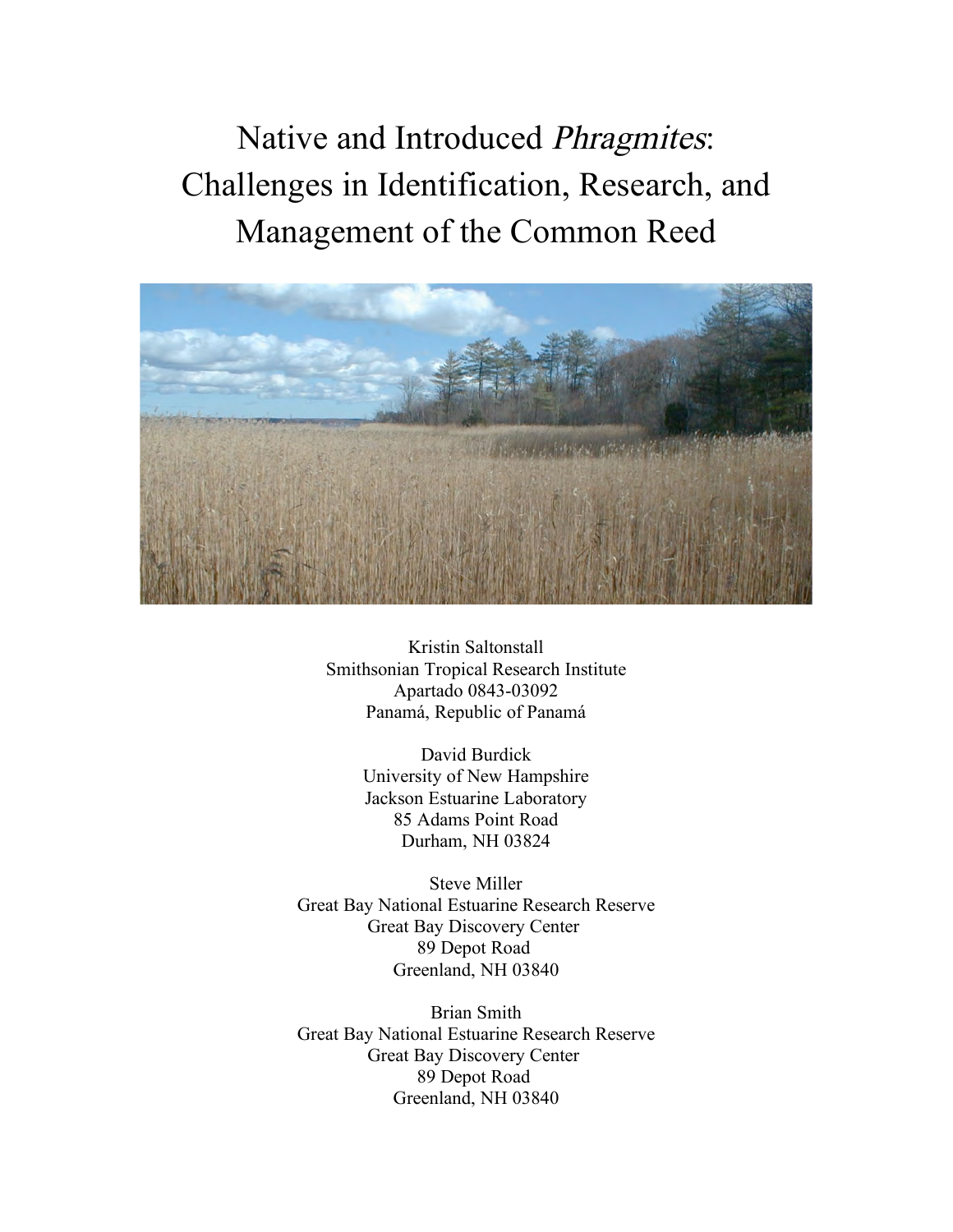### Native and Non-native Phragmites: Challenges in Identification, Research, and Management of the Common Reed

#### About This Document

Common reed, *Phragmites australis*, has recently been shown to have multiple lineages co-occurring in North America. Historical and genetic evidence confirm *Phragmites (P.a. americanus)* as part of the native North American flora, but today an introduced lineage, thought to originate from Eurasia, is the most common type. Today along the Atlantic Coast, the exotic lineage has displaced native populations, which are now rare in coastal marshes from New Jersey to Maine.

Introduced Phragmites is probably the most common invasive species in our coastal marshes and has been the subject of much research regarding its impacts on marsh communities. To help resource managers and scientists identify the morphological differences between native and non-native *Phragmites*, a workshop, entitled Field Identification of *Phragmites australis* and *Phragmites australis americanus* in New England, was held at the Great Bay National Estuarine Research Reserve. This document summarizes presentations from the workshop with additional information on native Phragmites.

The distribution of native and non-native Phragmites across North America is described based on genetic information. Morphological differences are described in a key as well as in photographs to outline the multiple characters needed to successfully distinguish between native and non-native plants. The current understanding of the ecology of both native and non-native *Phragmites* is also discussed, followed by a description of on-going work. Finally, a step by step guide to developing an effective *Phragmites* management strategy is provided to aid decision-makers in determining the best course of action.

#### How to Cite This Document

Saltonstall, K., Burdick, D., Miller, S., and Smith B. 2005. Native and Non-native Phragmites: Challenges in Identification, Research, and Management of the Common Reed. National Estuarine Research Reserve Technical Report Series 2005.

#### Contact Information for the Authors

David M. Burdick, Ph.D. Jackson Estuarine Laboratory, UNH (603) 862-4523, david.burdick@unh.edu Steve J. Miller

Great Bay National Estuarine Research Reserve, (603) 778-0015, Steve.Miller@wildlife.nh.gov

Kristin Saltonstall, Ph.D. Horn Point Laboratory, (507) 317-1513, SaltonstallK@si.edu

#### Disclaimer

The contents of this report do not necessarily reflect the views or policies of the Estuarine Reserves Division or the National Oceanic and Atmospheric Administration (NOAA). No reference shall be made to NOAA, or this publication furnished by NOAA, in any advertising or sales promotion, which would indicate or imply that NOAA recommends or endorses any proprietary product mentioned herein, or which has as its purpose an interest to cause directly or indirectly the advertised product to be used or purchased because of this publication.

#### About The NERRS Technical Report Series

The National Estuarine Research Reserves System (NERRS) is a network of protected areas promoting stewardship of the Nation's coasts through science and education. The reserve system's Technical Report Series is a means for disseminating data sets, curricula, research findings or other information that would be useful to coastal managers, educators, and researchers, yet are unlikely to be published in the primary literature. High quality of technical reports is ensured by a thorough peer-review and editorial process.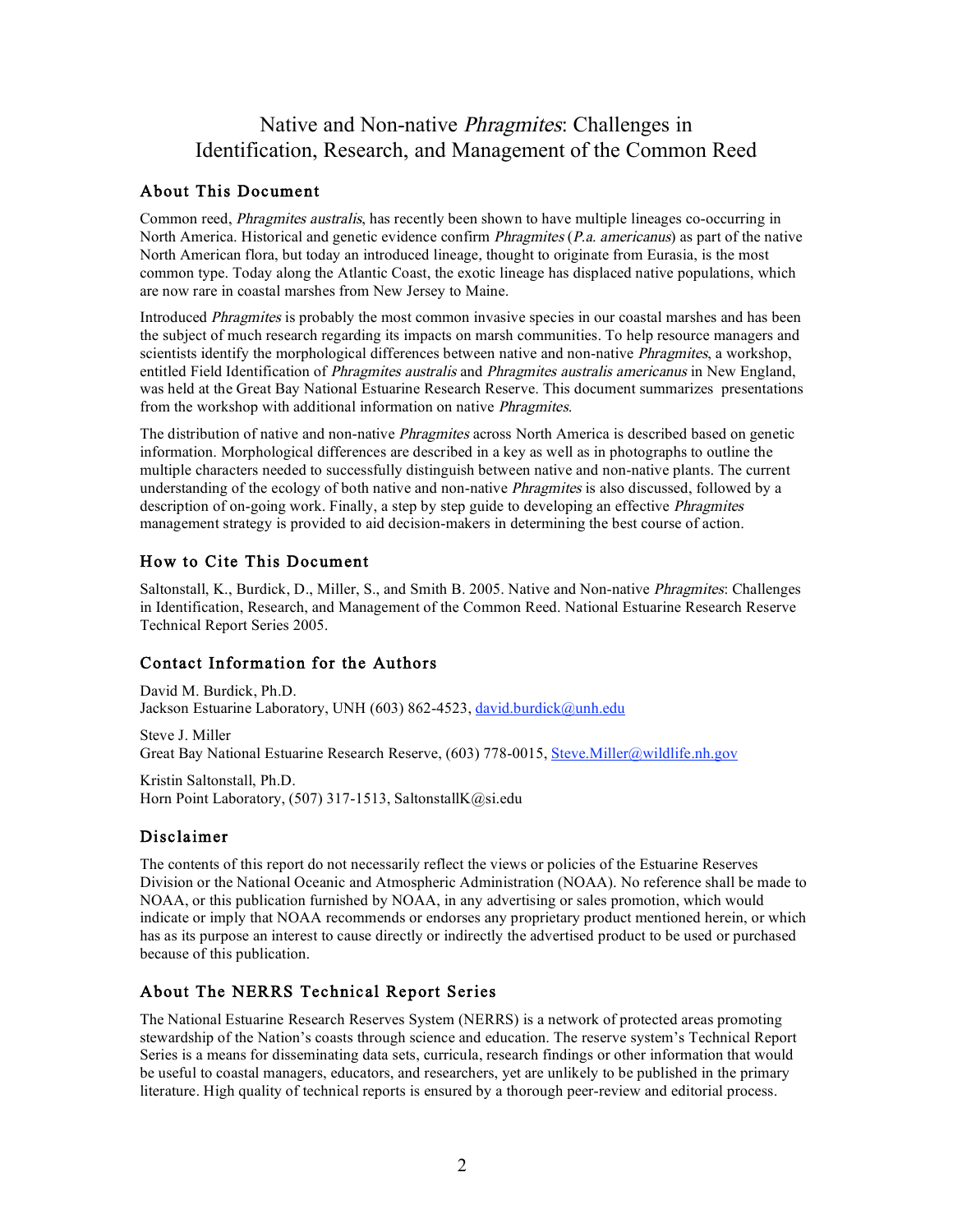## Acknowledgements

This document summarizes the information presented at the workshop "Field Identification of Phragmites australis and Phragmites australis americanus in New England: A Framework for the Field Identification of Exotic and Native Phragmites" held Sept. 15, 2005 at the Hugh Gregg Coastal Conservation Center, Great Bay National Estuarine Research Reserve in Stratham, NH. The GBNERR Coastal Training Program funded the workshop. GBNERR would like to acknowledge New Hampshire SeaGrant for providing microscopes used by the participants. We thank Alyson Eberhardt for assistance in setting up the workshop. Our thanks also to the three anonymous reviewers for their comments on this manuscript.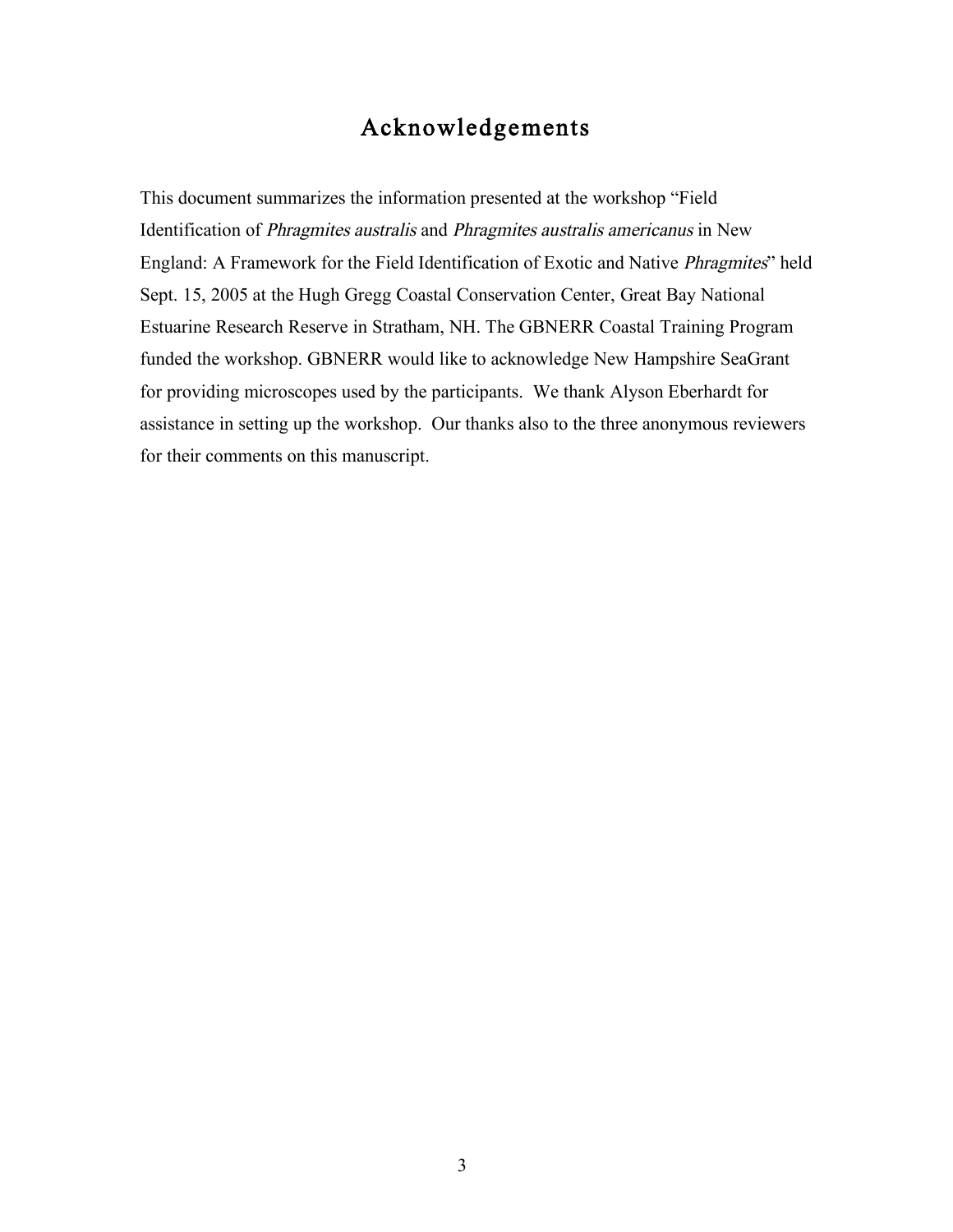# Table of Contents

| Introduction                                                                     | 5  |
|----------------------------------------------------------------------------------|----|
| Distribution of Native and Introduced <i>Phragmites</i> in North America         | 6  |
| Ecological Abilities of Native and Introduced <i>Phragmites</i> in Tidal Marshes | 9  |
| Morphological Differences between Native and Introduced <i>Phragmites</i>        | 18 |
| Steps to Develop a Management Strategy for <i>Phragmites</i> Control             | 22 |
| <b>Ongoing Work</b>                                                              | 29 |
| Literature Cited                                                                 | 32 |
| Appendices                                                                       |    |
| List of Attendees                                                                | 37 |
| Meeting Objectives                                                               | 39 |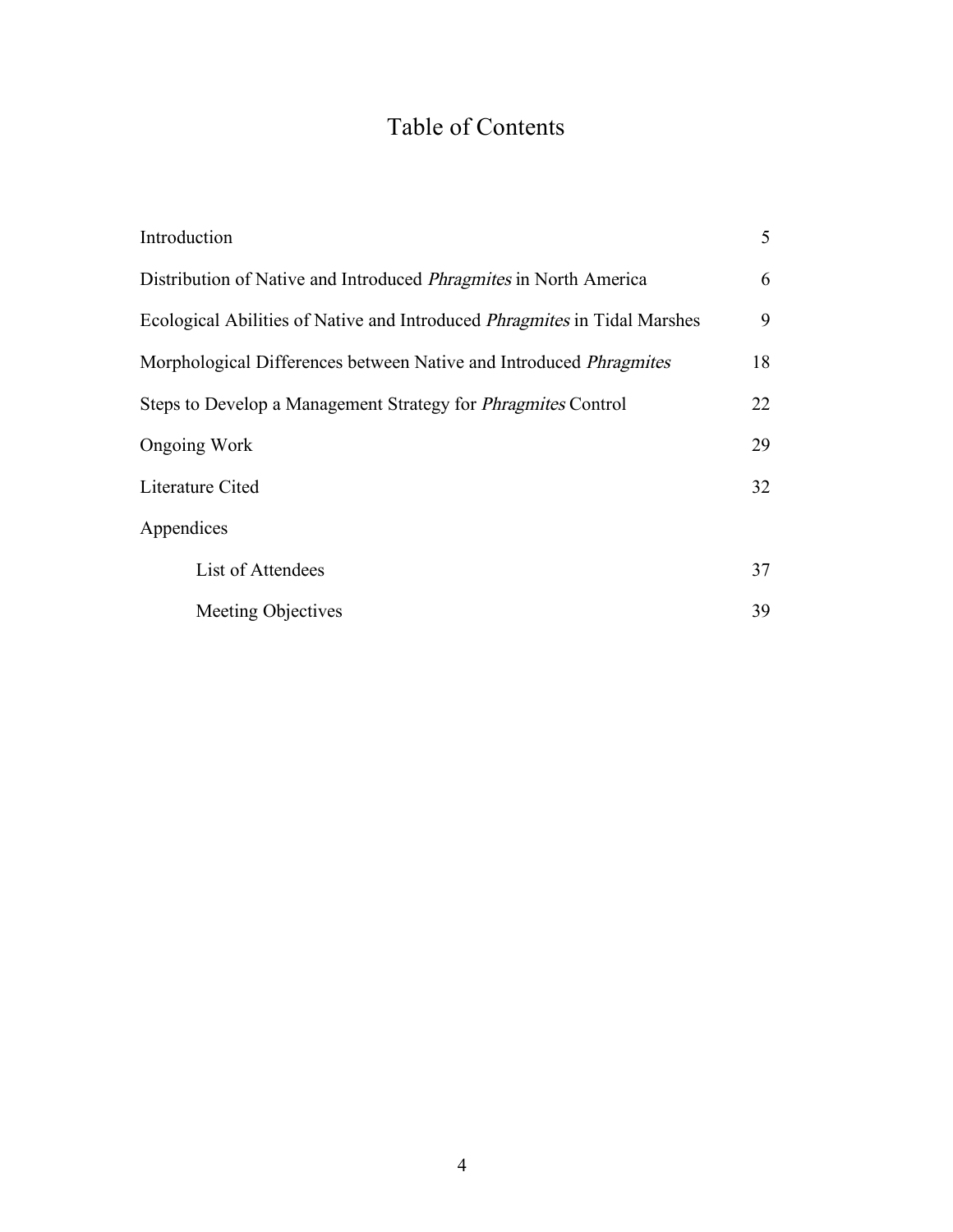## Introduction

Common reed, Phragmites australis, has recently been shown to have multiple lineages cooccurring in North America. Historical and genetic evidence confirm Phragmites (P.a. americanus) as part of the native North American flora, but today an introduced lineage, thought to originate from Eurasia, is the most common type. Morphological and genetic differences have been used to describe the distribution of both native and introduced Phragmites. Today along the Atlantic Coast, the introduced lineage has displaced native populations, which are now rare in coastal marshes from New Jersey to Maine. Introduced Phragmites is probably the most common invasive species in our coastal marshes and has been the subject of much research regarding its impacts on marsh communities. Current research also documents differences in how native and non-native *Phragmites* may respond to varied environmental conditions such as salinity. Management questions regarding Phragmites control now need to consider the origin of specific populations prior to determining a course of action.

To help resource managers and scientists identify the morphological differences between native and non-native Phragmites, a workshop was held at the Great Bay National Estuarine Research Reserve's (GBNERR) Hugh Gregg Coastal Conservation Center. The following proceedings combine elements of presentations from the workshop with additional information on native Phragmites.

The distribution of native and non-native Phragmites across North America is described below based on genetic information. Distinguishing between native and introduced Phragmites is challenging due to overlap in most morphological characteristics. These morphological differences are described in a key as well as shown in pictures to outline the multiple characters needed to successfully distinguish between native and non-native plants. The current understanding of the ecology of both native and non-native Phragmites is also discussed, followed by a description of on-going work. Finally, a step-by-step guide to developing an effective Phragmites management strategy is provided to aid decision makers in determining a best course of action.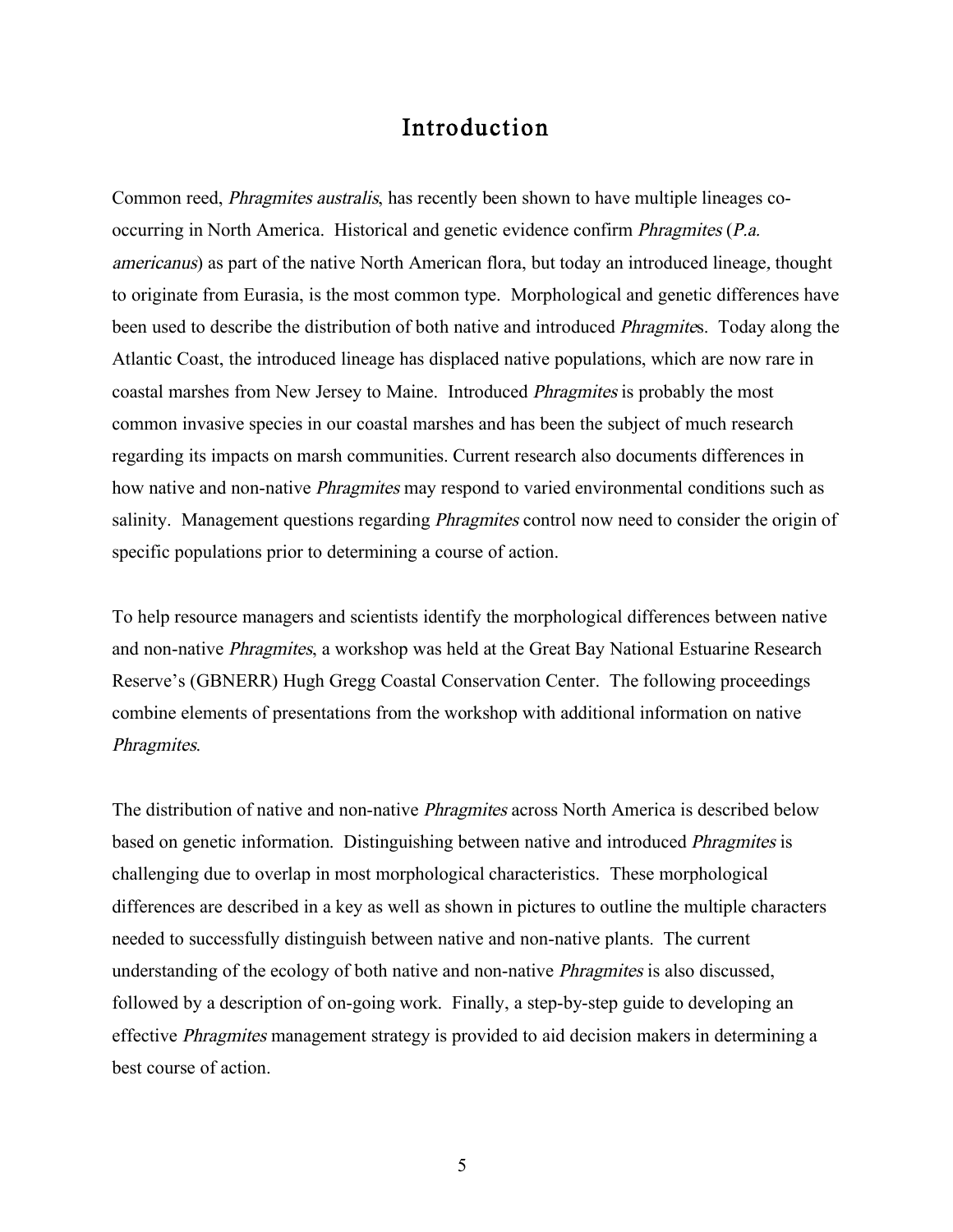# Distribution of Native and Introduced Phragmites in North America

Historical evidence clearly indicates that Phragmites australis is native to the flora of North America. Preserved remains that are 40,000 years old have been found in the southwestern U.S. indicating that it is a part of the native flora of that region (Hansen 1978). In coastal areas, preserved rhizome fragments dating back 3000-4000 years have been found in salt marsh sediments (Orson 1999, Gorman & Wells 2000). Native American utilization of *Phragmites* includes the use of culms for arrow shafts, musical instruments, ceremonial objects, and cigarettes; and both leaves and culms for constructing mats (Kiviat & Hamilton 2001).

Genetic studies comparing Phragmites from historical and modern populations collected throughout North America and worldwide clearly indicate that both native and introduced lineages of Phragmites are found today in North America (Fig. 1; Saltonstall 2002, 2003a, b). Based on this genetic data and morphological differences between the two lineages, Phragmites originating from North America has been named a separate subspecies, P.a. americanus (Saltonstall et al. 2004; hereafter referred to as native Phragmites). Introduced North American Phragmites (Haplotype M in Fig. 1) is most closely related to Phragmites populations found in Eurasia and likely originated there. A clear designation of subspecies name has not been identified for this lineage, thus it will hereafter be referred to as introduced Phragmites in this document.

Today native Phragmites is still found throughout its historical range, which includes much of the United States and southern Canada (Fig. 2a). Although it was more common historically (Saltonstall 2002), remnant populations can still be found along the Atlantic coast, particularly on the Delmarva peninsula (Meadows & Saltonstall 2007). In the Midwest and along the west coast, native Phragmites is most common in wetlands that are not heavily impacted by human activities.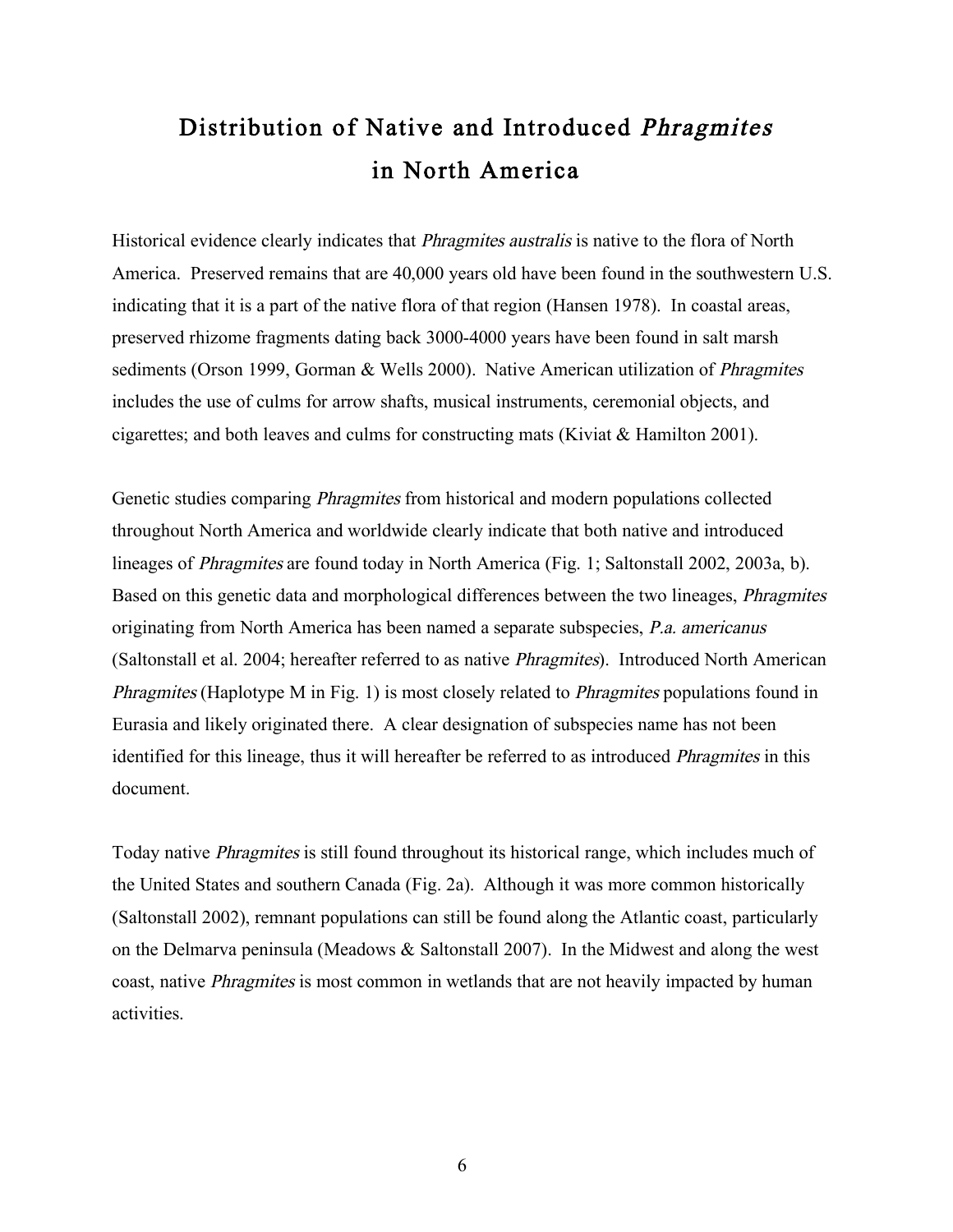

Figure 1. Network of Phragmites chloroplast DNA haplotypes found worldwide. The network was generated based on combined sequences of the *trnTa-trnLb* and *rbcL-psaI* intergenic spacer regions. Haplotypes are represented by letters and are color-coded by continent of origin. Lines connecting the haplotypes represent mutations. Eleven haplotypes (A-H, S, Z, AA) were identified that are unique to North America and share five mutations not found in haplotypes elsewhere. Haplotypes sharing these mutations are considered to be native *Phragmites*. Haplotype M is the most common haplotype worldwide but, while it is widespread today across North America, it was not found here historically. It is the genetic lineage found in introduced populations of Phragmites in North America. (From Saltonstall 2002.)

Introduced Phragmites is thought to have arrived in North America accidentally, most likely in ballast material in the late  $18<sup>th</sup>$  or early  $19<sup>th</sup>$  centuries. It established itself along the Atlantic coast and, over the course of the 20<sup>th</sup> century, spread across the continent. Today it is found in all of the lower 48 states and is particularly common along the Atlantic Coast, where it dominates many coastal marsh habitats (Fig. 2b). In the Midwest and western parts of North America, introduced Phragmites is found primarily along roadsides and waterways where human traffic is common (Saltonstall 2002, 2003a).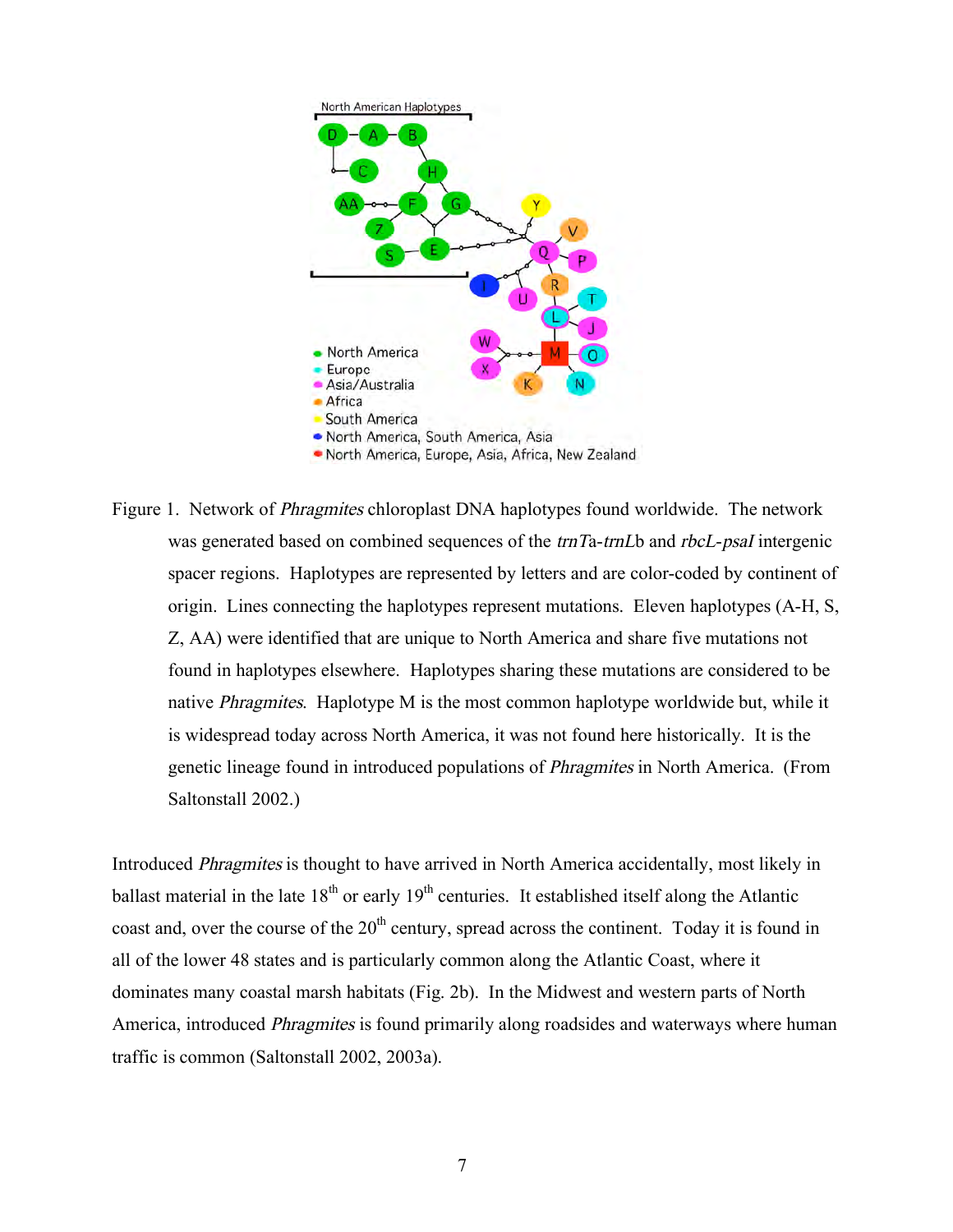

Figure 2. Present distribution of a) native and b) introduced Phragmites in North America.

<sup>1</sup> Although not documented across the Gulf Coast except for the Mississippi River Delta (Saltonstall 2002), introduced Phragmites may already have invaded these regions and certainly has the potential to spread into them. The distribution of introduced Phragmites is not known south of the U.S. border and thus is not included in this figure. From Saltonstall et al. 2004.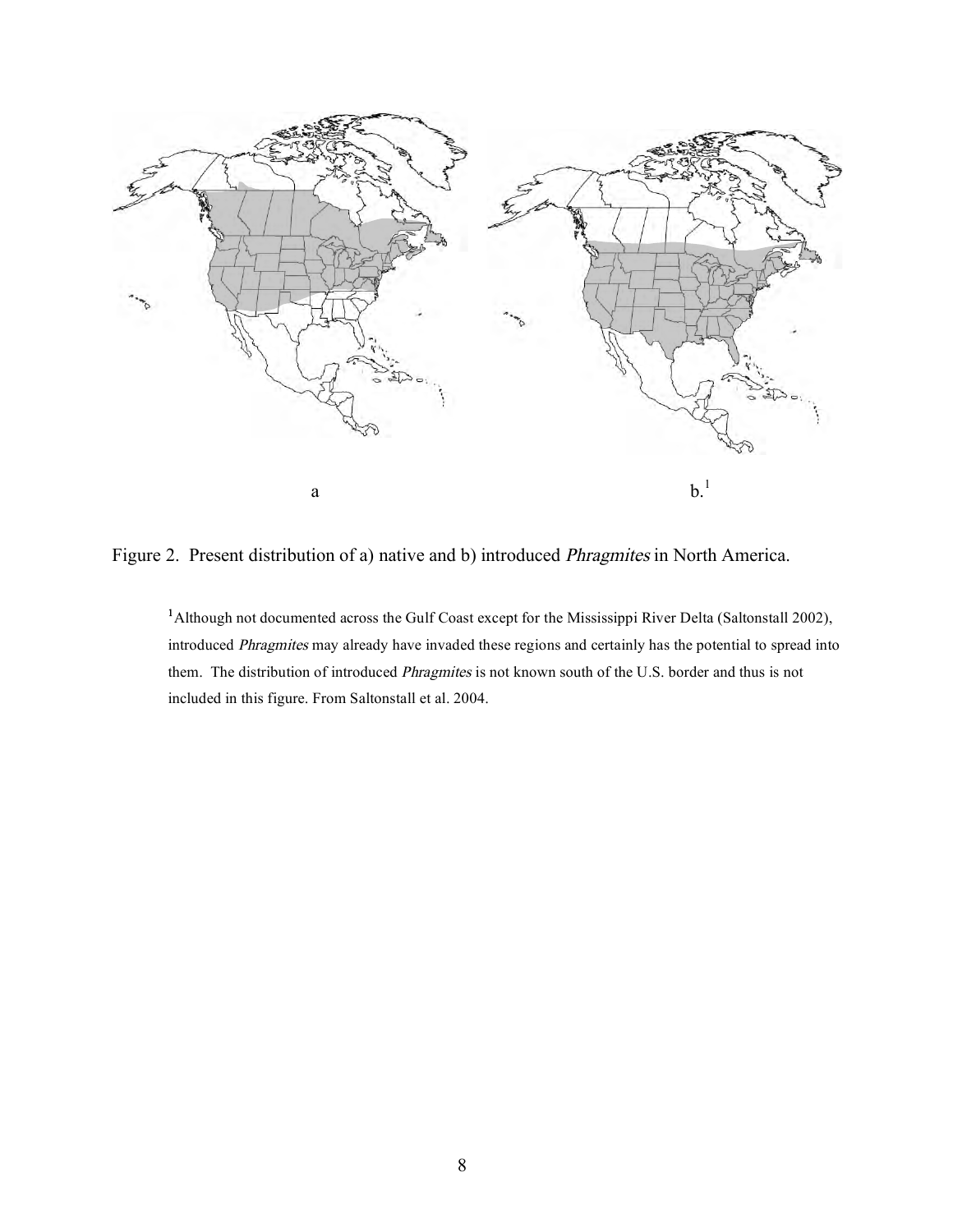# Ecological Abilities of Native and Introduced *Phragmites australis* in Tidal Marshes<sup>1</sup>

## Rapid Expansion and Ecological Impacts from Introduced Phragmites

Phragmites is expanding rapidly into tidal wetlands of North America (Chambers et al. 1999). In New England, Phragmites is replacing the short meadow grasses that once dominated tidal marshes. Encroachment is evidenced by staddles, used into the  $20<sup>th</sup>$  century to dry salt marsh hay, some of which are now surrounded by pure stands of *Phragmites* (Figure 3).



Figure 3. Wooden pilings of a staddle previously in Spartina patens marsh, presently surrounded by a stand of introduced Phragmites.

 $<sup>1</sup>$  Based on: Understanding success of *Phragmites australis*, as it exploits human impacts to coastal marshes</sup> presented at Phragmites australis: A Sheep in Wolf's Clothing. January 6-9, 2002, Vineland, NJ, and published in the proceedings as: Burdick, D. M., and R. A. Konisky. 2003. Determinants of expansion for Phragmites australis, common reed, in natural and impacted coastal marshes. Estuaries 26:407-416.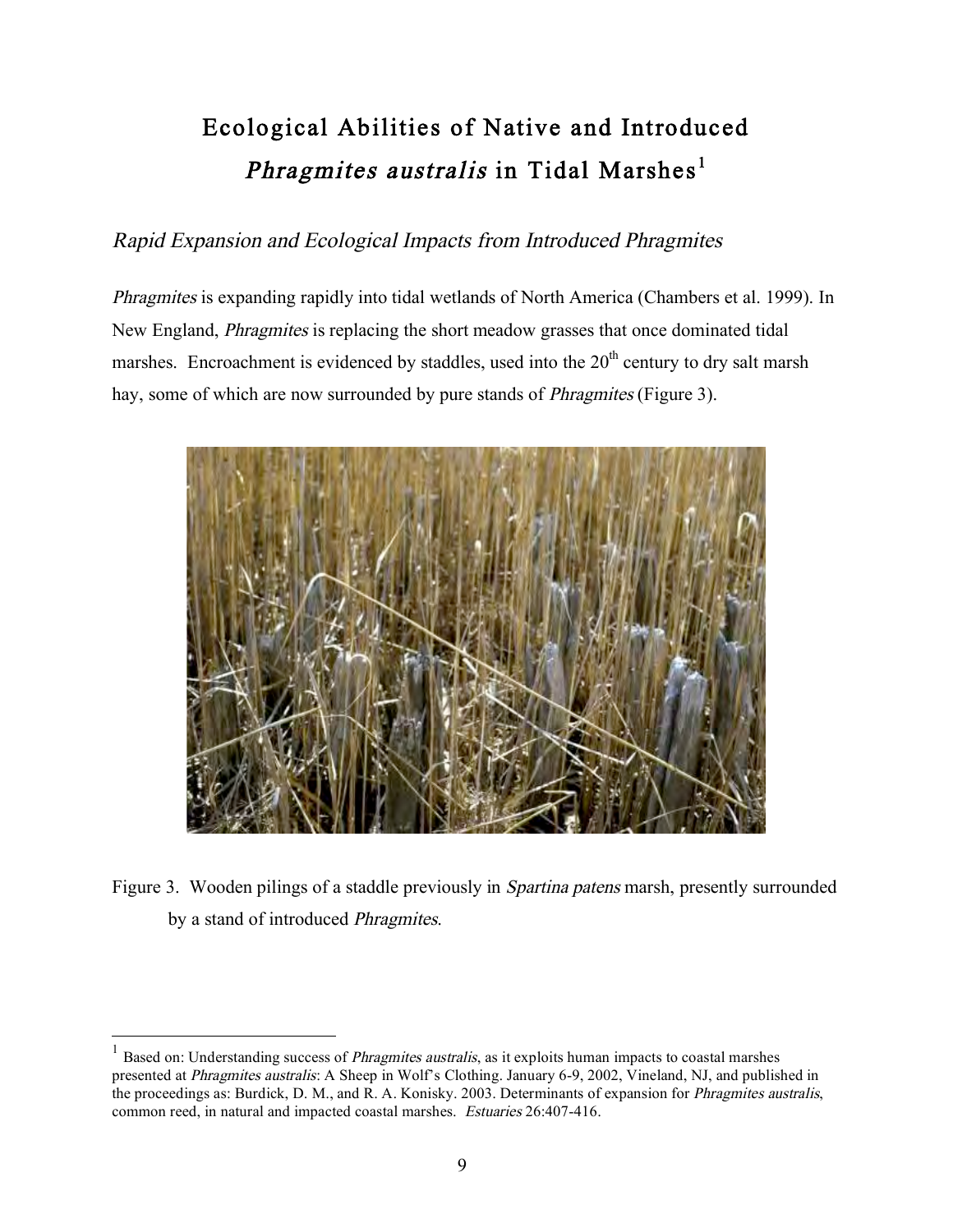The primary method of expansion for most *Phragmites* populations is through vegetative growth. In coastal areas where tides and currents can facilitate rhizome spread, establishment of new populations from fragments of rhizomes occurs readily (Bart and Hartman 2003). Although Phragmites culms may produce copious amounts of seed, seed viability is typically low (Harris and Marshall 1960, Tucker, 1990; Marks et al. 1994) and can vary greatly from year to year (KS unpub. data). New populations may also establish via dispersal of this seed but once established, rhizome spread and clonal growth can rapidly overtake other species.

A shift from a Spartina-dominated marsh to a monoculture of Phragmites results in dramatic structural changes and also a variety of functional changes. Phragmites invasions lead to declines in soil salinity, ammonium, sulfides, and topographic relief (Windham and Lathrop 1999, Bart and Hartman 2000, 2003); increases in production as well as decomposition; and decreases in biodiversity (Warren et al. 2001). Benoit and Askins (1999) reported a decline in use by marsh-dependent birds due to *Phragmites*. Reduced flooding accompanying *Phragmites* invasion has been found to depress secondary production and export of fish (Able et al. 2003). Aesthetic values are also negatively impacted by Phragmites invasion (Figure 4). Since functional changes impair such ecological services such as maintenance of biodiversity and support of fisheries, resource managers are compelled to plan and implement control measures.



Figure 4. Obstruction of views is one aesthetic impact of introduced Phragmites.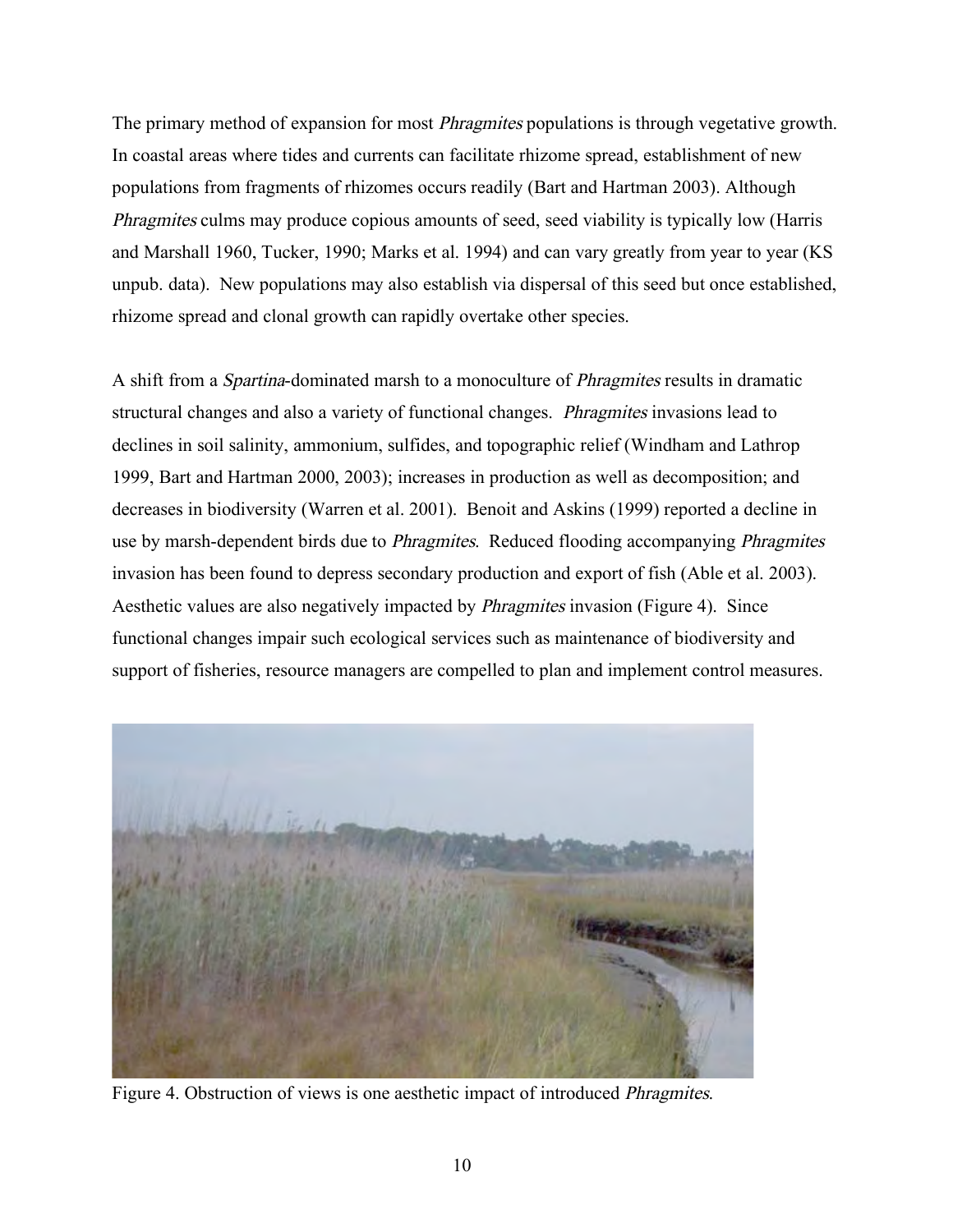### Abilities of Introduced Phragmites

To begin to understand its success, we need to know the abilities of Phragmites to tolerate physical stresses and compete for limiting resources. Salt water flooding is the most important physical stress that structures plant communities in salt marshes (Mitsch and Gosselink 2000). The tides bring about waterlogging stress, where roots are deprived of oxygen, as well as salinity stress. In addition, anaerobic soil conditions foster accumulation of sulfides as a byproduct of microbial breakdown of organic matter. High sulfide concentrations are toxic to plants and are thought to interfere with nitrogen uptake (Chambers 1997). Interestingly, nitrogen is a key nutrient needed to build osmotica, which are molecules accumulated to counter salinity impacts.

Like many invasive exotic plants, introduced *Phragmites* appears to have few predators, parasites, or diseases in the eastern U.S. However, even though the native subspecies appears so similar to the introduced European lineage that they have been described as the same species, native stands may host more consumers (Tewksbury et al. 2002). We need to know how the introduced Phragmites survives biotic stresses (competition, disease, predation, parasitism) and out-competes typical salt marsh plants.

Over the past 20 years, plant ecologists have developed a better understanding of plant competition through greenhouse and field experiments (Tilman 1988). Competition occurs mainly through aboveground interactions if soil factors are NOT limiting, but occurs belowground if soil factors ARE limiting. Their findings have been extended to plant interactions in salt marshes (Levine et al. 1998; Emery et al. 2001). However, competitive dominance can switch with changes in soil factors (e.g., nutrients) that occur in both space and time! Furthermore, our observations and experiments indicate introduced Phragmites doesn't adhere to the anthropocentric rules devised by ecologists to understand plant competition.

#### Field Experiment Using Introduced Phragmites

A field experiment was conducted (Konisky and Burdick 2004) whereby pairs of exhumed Phragmites culms attached to rhizomes were planted in open-bottom pots alone and with pairs of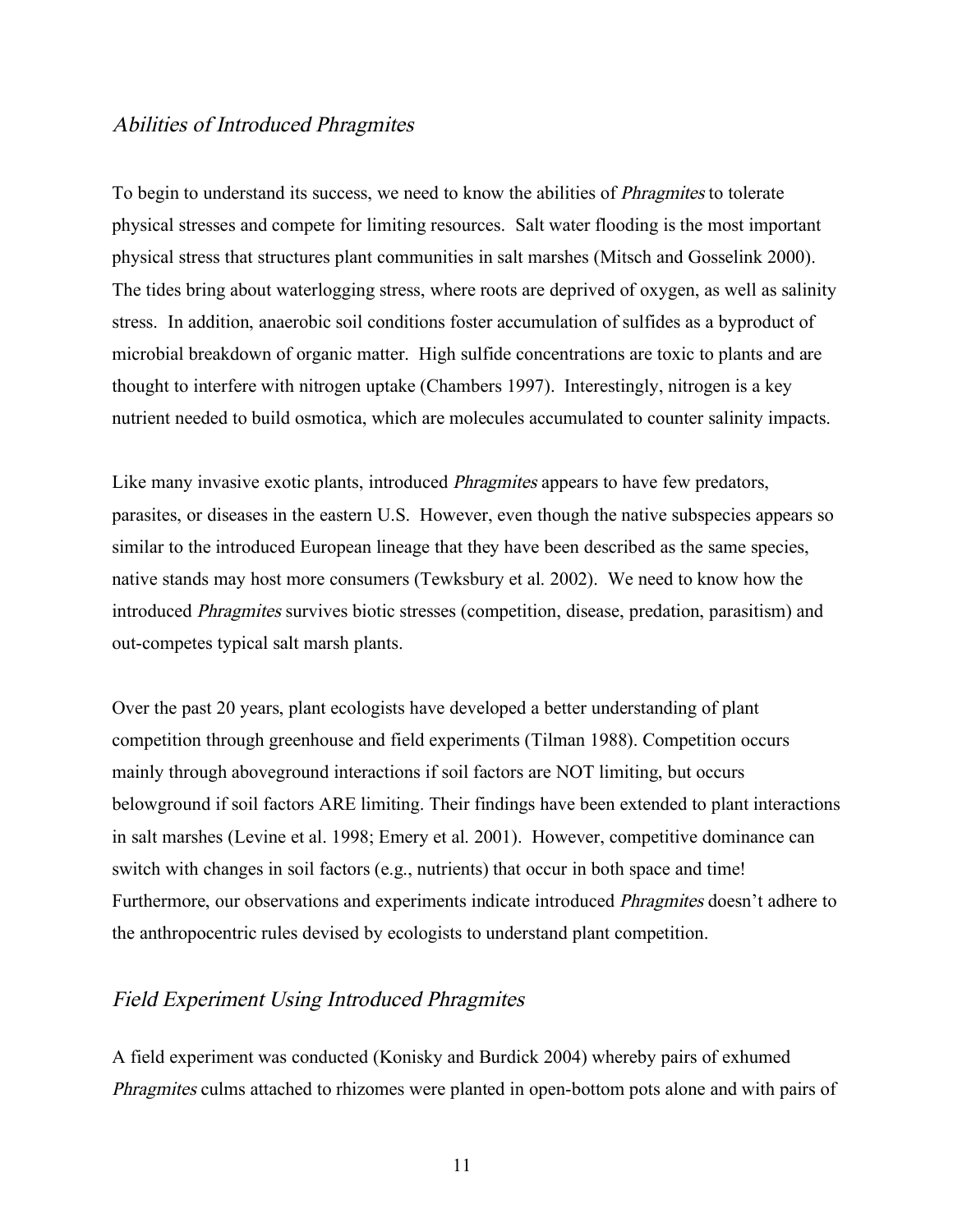potential competitors (Spartina alterniflora, S. patens, Juncus gerardii, Typha angustifolia and Lythrum salicornia). Phragmites grew best at the high elevation, low salinity site. However, it also did well at the low elevation, high salinity site. This suggests that if established at lower elevations, this plant could invade large areas of salt marsh, not just the upper edges or upper brackish reaches of estuaries in New England.

Competition results based on relative growth show that the growth of Phragmites was not reduced by any salt marsh species. However, *Spartina alterniflora* was the native species most impacted by introduced Phragmites. Results from the field experiment show that Phragmites is a stronger competitor than S. alterniflora and if it can become established, a huge area of tidal marsh is susceptible to invasion by introduced Phragmites.

### Descriptive Field Study of Phragmites

Expansion by Phragmites colonies at the upper edges of six natural and human impacted salt marshes in Massachusetts was examined in conjunction with soil salinity at three depths: 5-20, 35-50 and 65-80 cm (Burdick et al 2001). Two important points were made from this research. One is that introduced Phragmites growing in New England salt marshes is very salinity tolerant, successfully out-competing native grasses even though the salinity can average over 25 ppt in the latter part of the growing season. Secondly, in summer these plants may be maintaining health by accessing less saline water at depths unavailable to native marsh grasses (> 50 cm).

### Phragmites Doesn't Play by the Rules

There are several ways that typical concepts of plant competition do not apply to invading stands of introduced Phragmites:

1) Phragmites can avoid physical stress by accessing resources unavailable to typical marsh plants as shown in the field study above.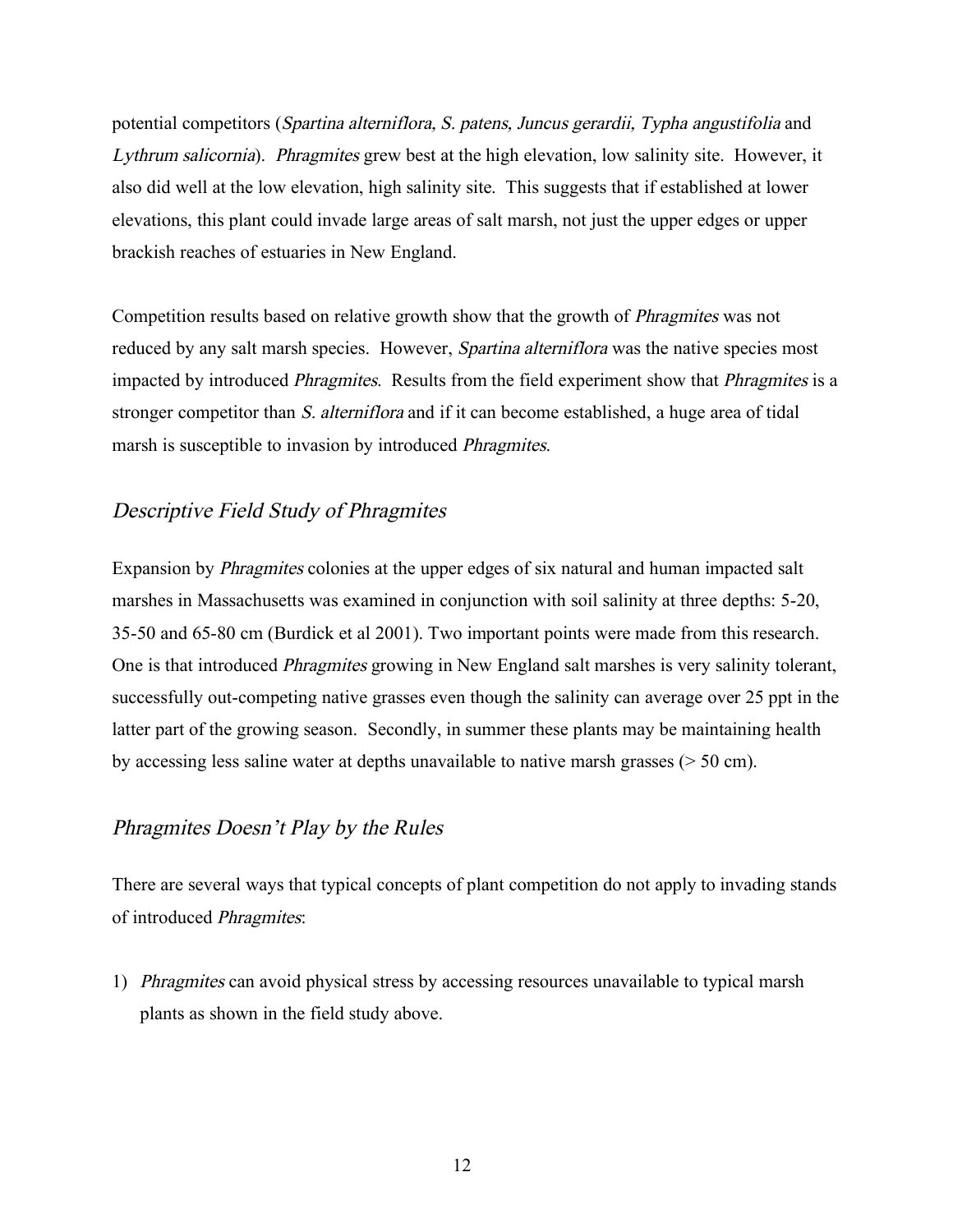- 2) It can also alter soil conditions (aerate and reduce toxic sulfides) as found by Windham and Lathrop (1999) and Bart and Hartman (2000), thereby altering the conditions where competition takes place.
- 3) Like many marsh grasses, Phragmites is a clonal plant. It can reproduce itself vegetatively, and many genetically identical stems can be connected by underground rhizomes to form one living plant. No one knows how large and how old a *Phragmites* clone can become. The size and length of its roots and rhizomes allow *Phragmites* to 'forage' for resources (light and nitrogen) and less stressful conditions (lower salinity and sulfides). Phragmites can also transfer resources through these rhizomes (such as water, sugar, nutrients) so established plants do not have to die off in areas with lethal conditions (Bart and Hartman 2000).
- 4) Very high tides in the fall carry floating senescent marsh vegetation around the estuary. Strong onshore winds can drive mats of dead plants upon marshes until tall plants block further movement and falling tides place the material on the marsh surface (Figure 5).



Figure 5. Wrack burial of native plants in competition with and adjacent to Phragmites.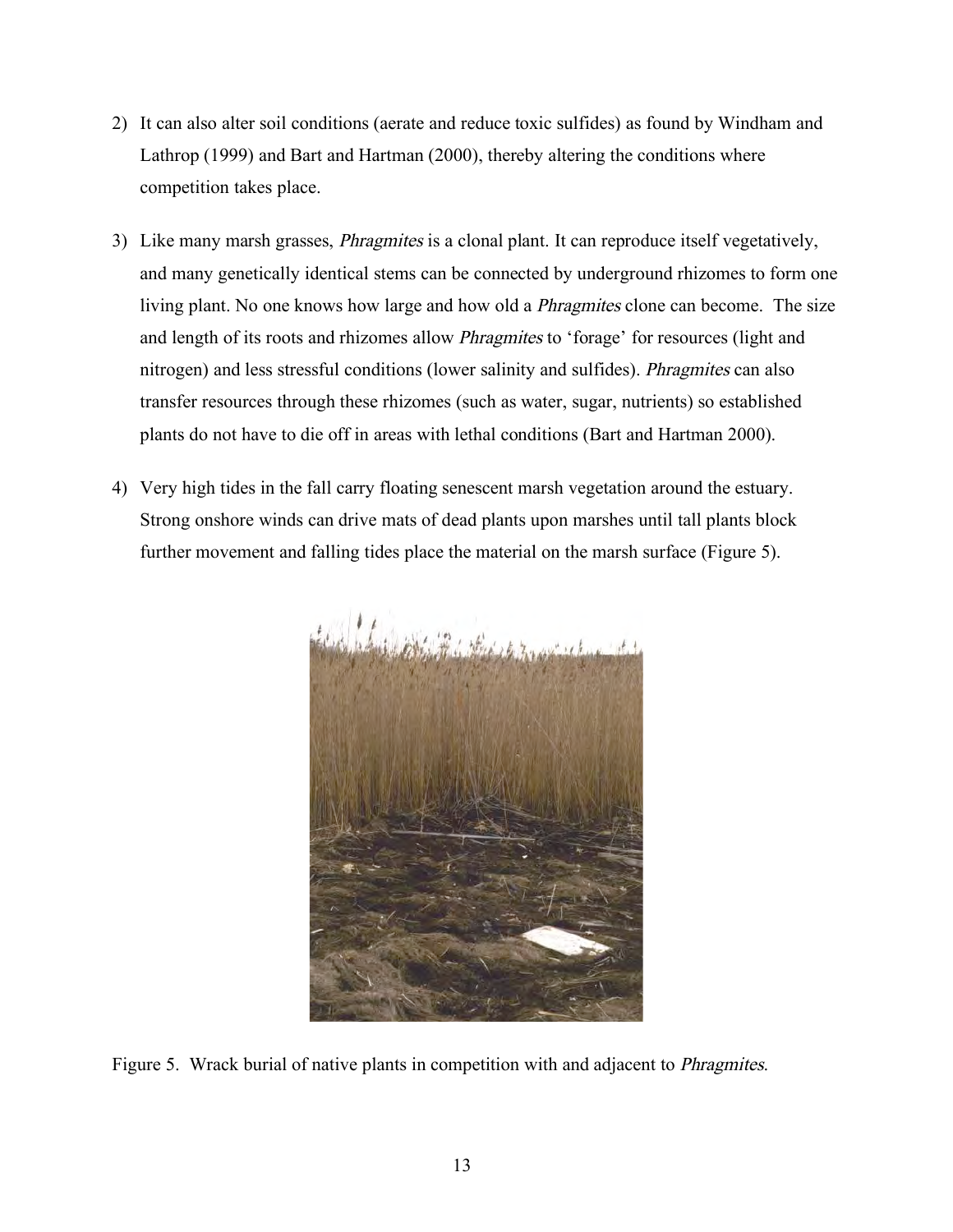Phragmites stands make perfect tall edges and the wrack deposits, as the mats are called, often wind up just seaward of Phragmites stands (Minchinton 2002). Unfortunately, native marsh plants are susceptible to burial and often are killed by wrack deposits. After several years, the wrack decomposes and disintegrates and the bare soil is easily colonized by the adjacent Phragmites stand without competition, as found by Minchinton (2002).

Other ways introduced Phragmites (and in some cases, perhaps native Phragmites) does not follow the paradigms established by plant ecologists are related to human activities.

5) Development and soil disturbance at the upper edges of marshes as well as spoil disposal from ditch creation and maintenance provide bare sunlit soil with low salinity (Figure 6). These are sites that can be colonized by Phragmites (Bart and Hartman 2003).



Figure 6. Exposed soils on salt marsh fill.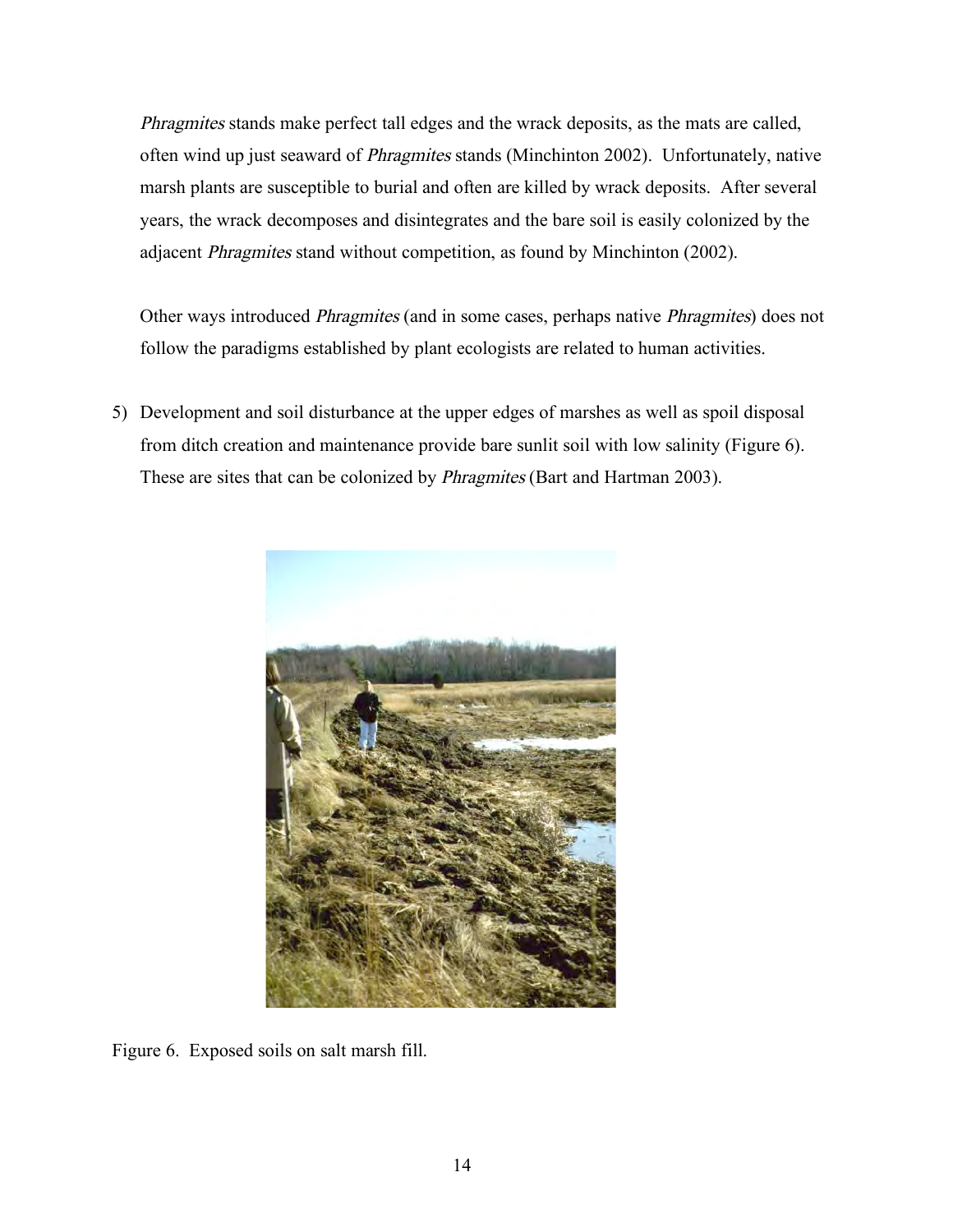- 6) Fresh water runoff increases with greater areas of impervious surfaces surrounding marshes. Filling marsh edges and surrounding uplands to reduce flooding hazard also increases groundwater slope and thus fresh water flow to the margins.
- 7) Road and railroad crossings across marshes are plentiful, and the hydrologic alterations caused by the crossings have several impacts that foster establishment and spread of invasive Phragmites. Tidal restrictions from these crossings decrease flooding and salinity from tides, decrease sediment supply, impound fresh water (Figure 7), and can cause subsidence (fall in elevation of the marsh surface), which is likely to increase groundwater discharge along margins. By decreasing flooding and salinity, crossings encourage invasive species like Phragmites.



Figure 7. Introduced stand of *Phragmites* with fresh water impounded behind road crossing.

8) As populations rise along our coasts, so do biologically available forms of nitrogen in the atmosphere as well as in soils from runoff (e.g., lawn fertilizer). Higher nitrogen levels are thought to favor invading Phragmites (Bertness et al. 2002).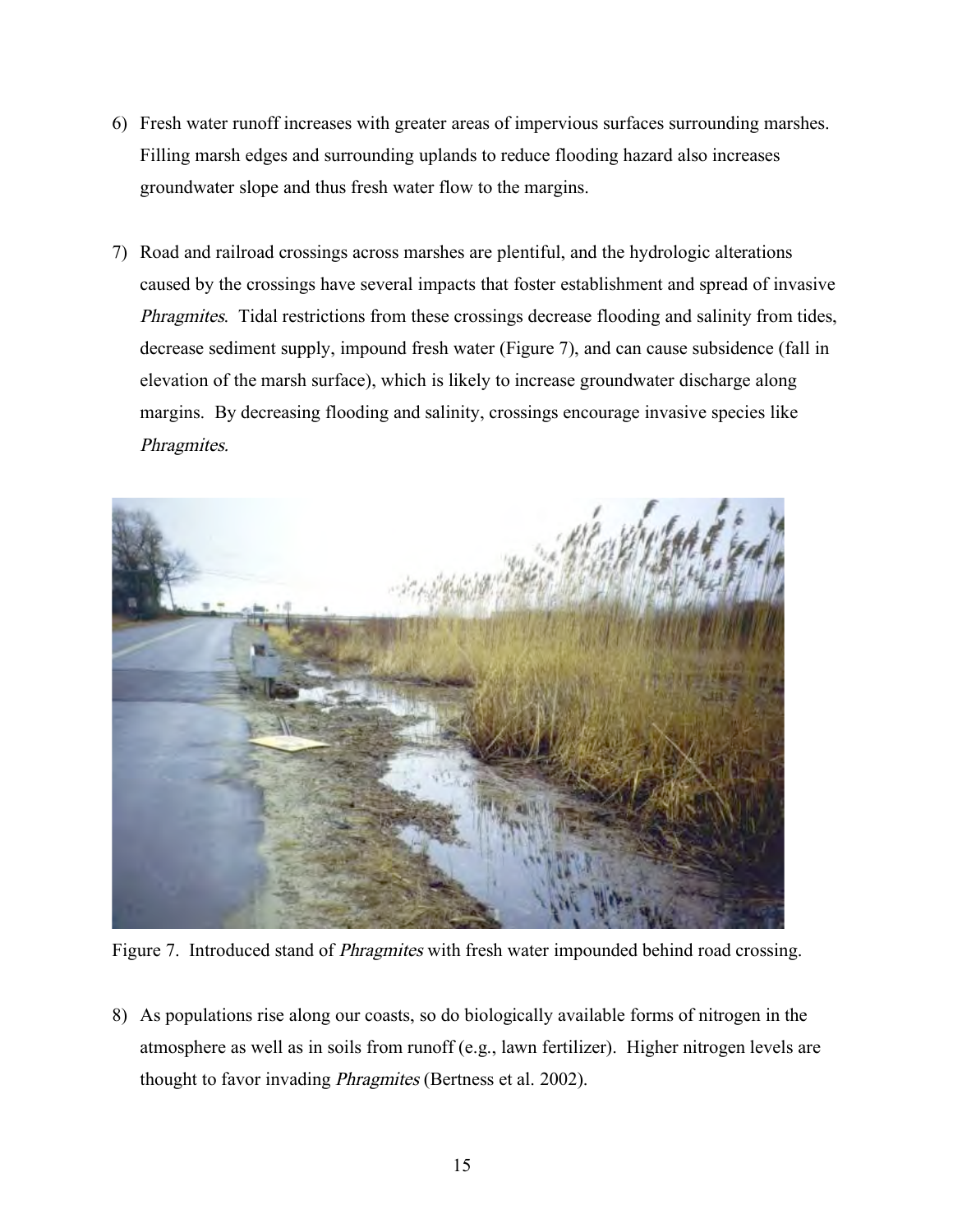9) Furthermore, there is a global effect of atmospheric  $CO<sub>2</sub>$  enrichment, which favors plants with a  $C_3$  photosynthetic pathway like *Phragmites*, over  $C_4$  plants like *Spartina* (Ziska 2001)

In conclusion, it seems that introduced *Phragmites* is so successful because its morphology and behavior allows it to avoid physical stresses and competition with typical marsh plants. It can capitalize on windows of opportunity to establish in tidal marshes. It becomes a large clonal organism that shares resources via underground rhizomes to exploit spatial differences in stresses and resources. Finally, it avoids biological stress associated with competition because it is not competing for the same resources or exposed to the same stresses as adjacent Spartina plants. Are the incredible abilities of Phragmites restricted to the introduced variety from Europe or are they shared by our native varieties? This question needs to be addressed through greenhouse and field experiments.

#### Native Compared to Introduced Abilities

At present, no dramatic ecological differences between native and introduced subspecies of Phragmites have been established. However, the rapid expansion of the introduced form along the coastal marshes of North America suggests that significant differences exist between the lineages. Along the Atlantic coast, extensive research has been done on introduced Phragmites but research on native populations is preliminary. Scientists and managers have thought it likely that the native is less tolerant of physical stresses such as flooding, salinity, and sulfides, and less competitive than the introduced form. Preliminary evidence supports this claim. Field observations on the Delmarva Peninsula suggest that the native typically has lower culm density, lower aboveground biomass, grows in mixed communities, and is found primarily in freshwater or oligohaline tidal marsh habitats (League et al. 2006, Meadows and Saltonstall 2007). In New England, native Phragmites has also been found in salt/brackish marsh habitats where it typically grows in mixed communities with a lower culm density than introduced Phragmites.

Laboratory experiments using plants grown from rhizomes suggest that native Phragmites from Delaware has a lower salinity tolerance than introduced populations from the same region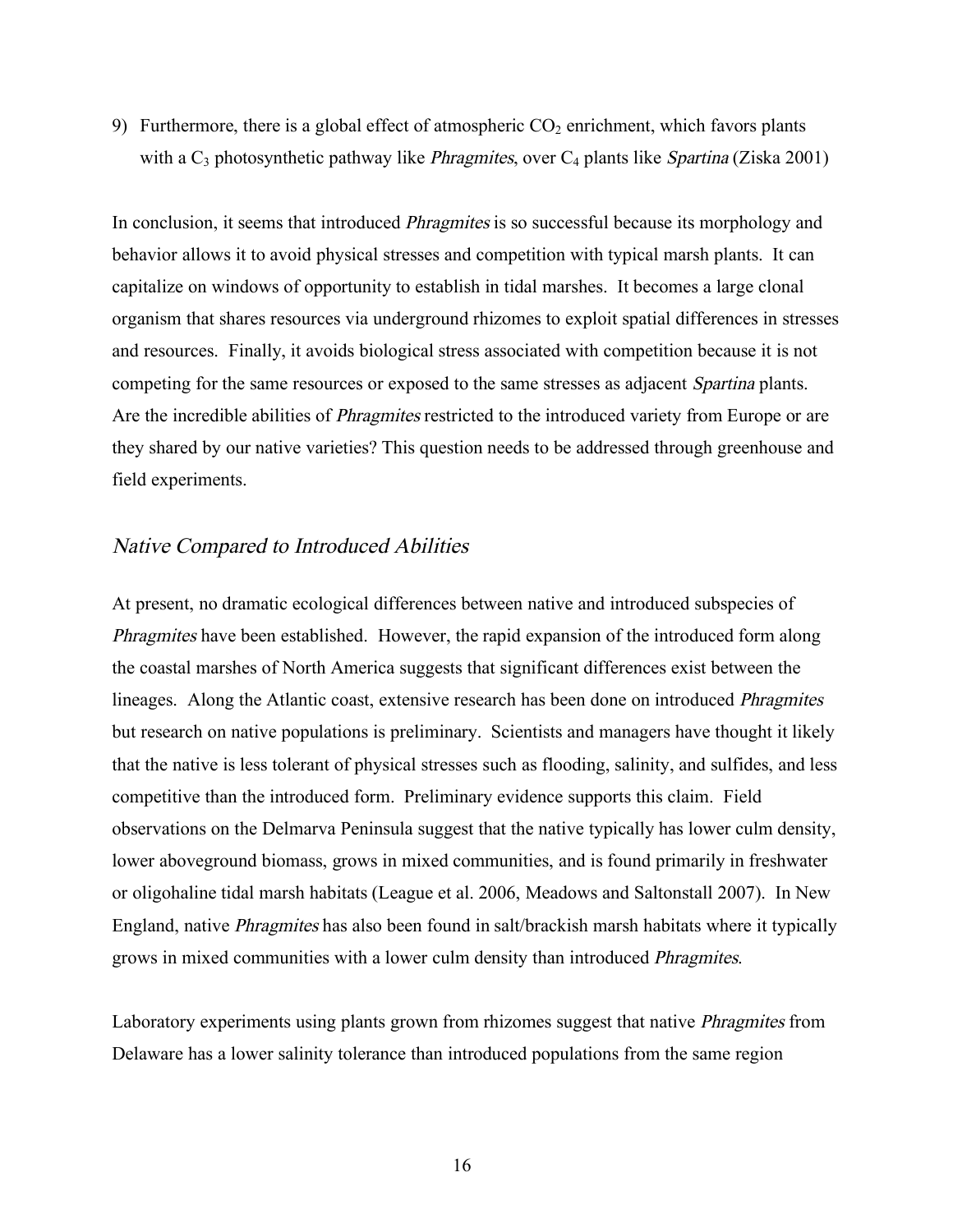(Vasquez et al. 2005). Another experiment looking at responses of native and introduced Phragmites to high and low nutrient conditions found that while both lineages grew better with increased nutrients, native Phragmites growing under high nutrient conditions grew no better than introduced Phragmites under low nutrient conditions suggesting that their nutrient uptake abilities may differ. Under all treatments in this experiment, introduced Phragmites had greater culm density, was taller, and had greater above- and below-ground biomass, clearly demonstrating its superior growth performance. Further, plants grown in competition and under the same conditions also demonstrated that introduced Phragmites was the superior competitor in all cases (Saltonstall and Stevenson 2007). On the other hand, a field experiment showed no differences in growth or survival between culms from adjacent native and introduced populations planted in a New England salt marsh (Peter et al. 2005). Additional studies comparing the growth of native Phragmites with other marsh plants are needed to better understand its competitive ability.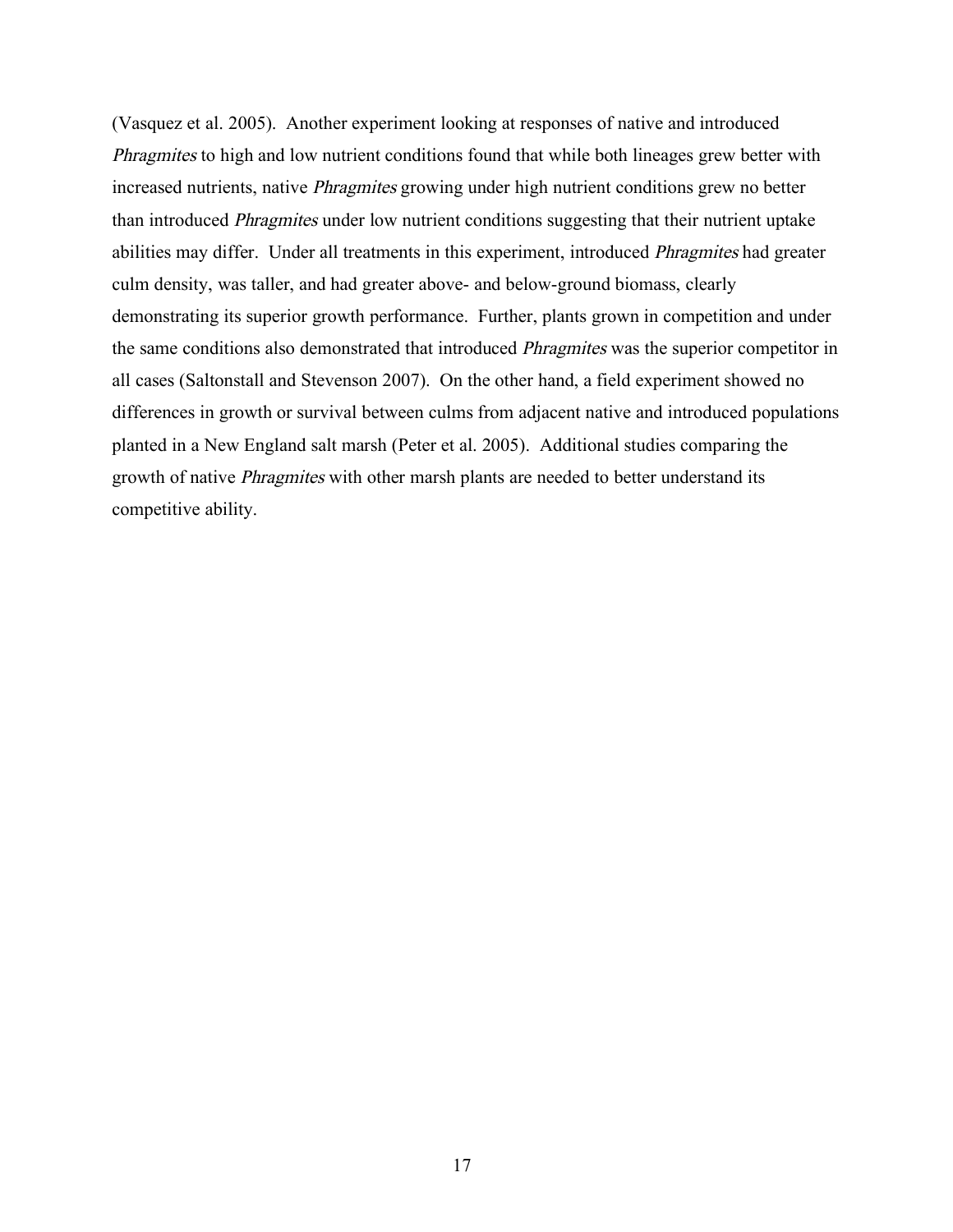# Morphological Differences between Native and Introduced Phragmites

Using morphology to distinguish between native and introduced Phragmites can be a challenging exercise due to overlap in characters between the two types and differences in interpretation of some characters by different individuals (human error). The following information to determine whether a *Phragmites* population is native or introduced should be used with caution, and multiple characters must be considered. No single character in isolation is diagnostic. Native plants originating from different parts of the country may look different, even if they have the same haplotype, and seasonal changes may obscure some characters while enhancing others.

If confirmation of native/introduced status is needed, a genetic test based on a RFLP diagnostic assay has been developed that can confirm this status (Saltonstall 2003c). Contact Kristin Saltonstall at kristin.saltonstall@aya.yale.edu for a detailed protocol.

> Key to the lineages of Phragmites australis in North America (From Saltonstall and Hauber 2007)

1. Ligules  $1.0-1.7$  mm long; lower glumes  $3.0-6.5$  mm long; upper glumes  $5.5-11.0$  mm long; lemmas 8.0—13.5 mm long; leaf sheaths drop off the culms with age; culms exposed in the winter, smooth and shiny; rarely occurs in a monoculture; chloroplast DNA haplotypes A-H, S, Z, AA, AB, AC (see Saltonstall 2002, 2003a)

#### P. australis subsp. americanus (Native lineage)

1. Ligules 0.4—0.9 mm long; lower glumes 2.5—5.0 mm long; upper glumes 4.5—7.5 mm long; lemmas 7.5—12.0 mm long; leaf sheaths held tightly with age; culms not exposed in the winter, smooth and shiny or ridged and not shiny; usually occurs as a monoculture; chloroplast DNA haplotypes I or M.

2. Culms smooth and shiny; southern California, Arizona, New Mexico, Texas to Florida, throughout Mexico and Central America; chloroplast DNA haplotype I

#### P. australis subsp. berlandieri (Gulf Coast lineage)

2. Culms ridged and not shiny; southern Canada from British Columbia to Quebec south throughout the Continental United States; chloroplast DNA haplotype M

**P.** australis (Introduced lineage)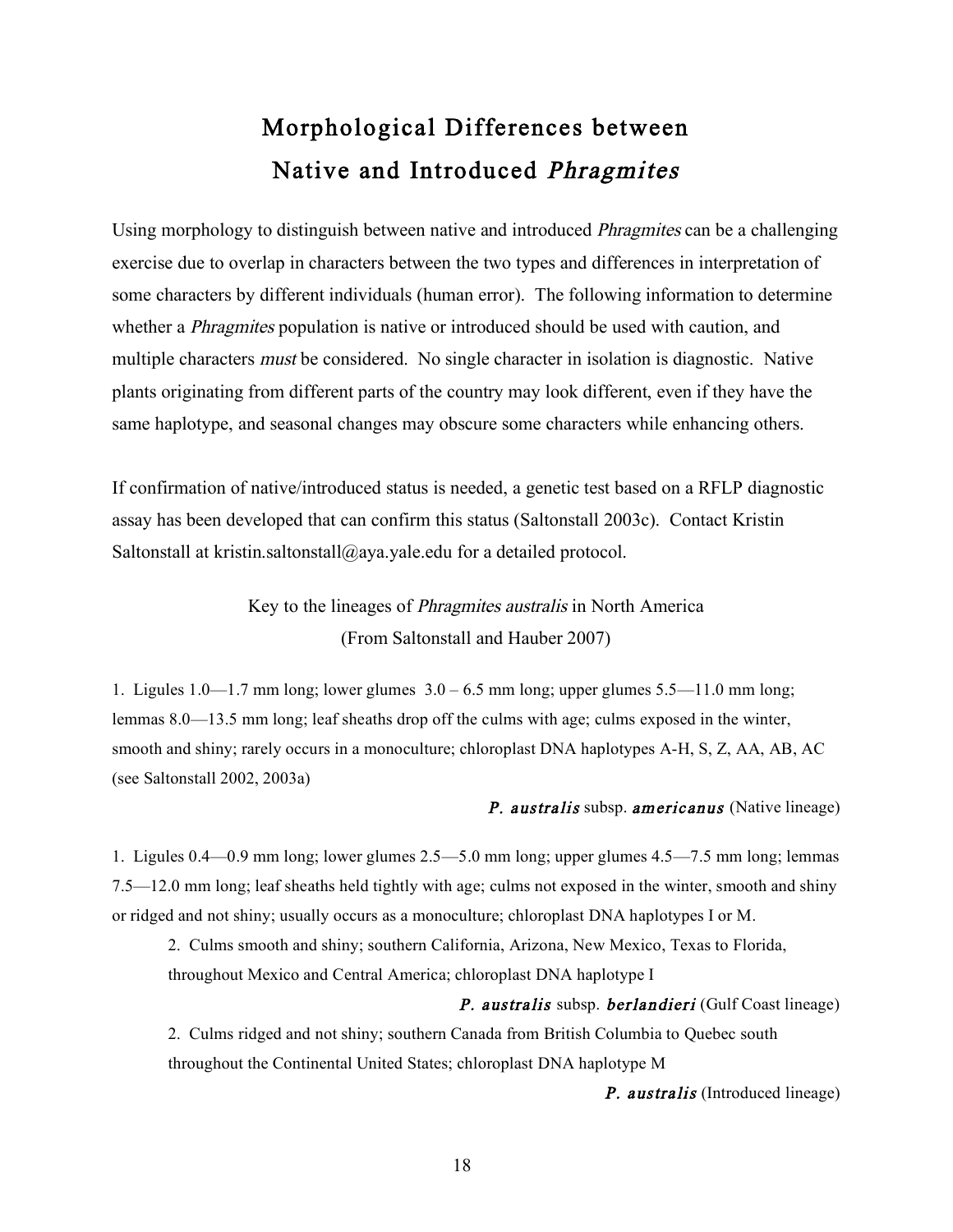Table 1: Examples of morphological characters used to distinguish native and introduced Phragmites populations. Characters marked with a \* are the most diagnostic.

| Character | Native                                                                      | Introduced                                                                   | Comments                                                                                                                                                                                                                                                                                                   |
|-----------|-----------------------------------------------------------------------------|------------------------------------------------------------------------------|------------------------------------------------------------------------------------------------------------------------------------------------------------------------------------------------------------------------------------------------------------------------------------------------------------|
| Ligule*   | $1.0 - 1.7$ mm                                                              | $0.4 - 0.9$ mm                                                               | Best measured under a dissecting<br>microscope. Choose a fully expanded<br>green leaf. Measure from the base of<br>the membrane to the top of the fringe<br>of hairs that borders it. Ignore any<br>longer hairs—these break off easily<br>and are not diagnostic. Take three<br>measurements and average. |
| Glumes*   | <b>Upper Glume</b><br>$5.5 - 11.0$ mm<br>▼<br>Lower Glume<br>$3.0 - 6.5$ mm | <b>Upper Glume</b><br>$4.5 - 7.5$ mm<br><b>Lower Glume</b><br>$2.5 - 5.0$ mm | Can be measured with a ruler to the<br>nearest 0.5 mm. Be careful to not<br>break off the base of the upper glume<br>when separating it from the lower one.<br>Measure at least 10 upper and 10<br>lower glumes from a panicle and<br>average.                                                             |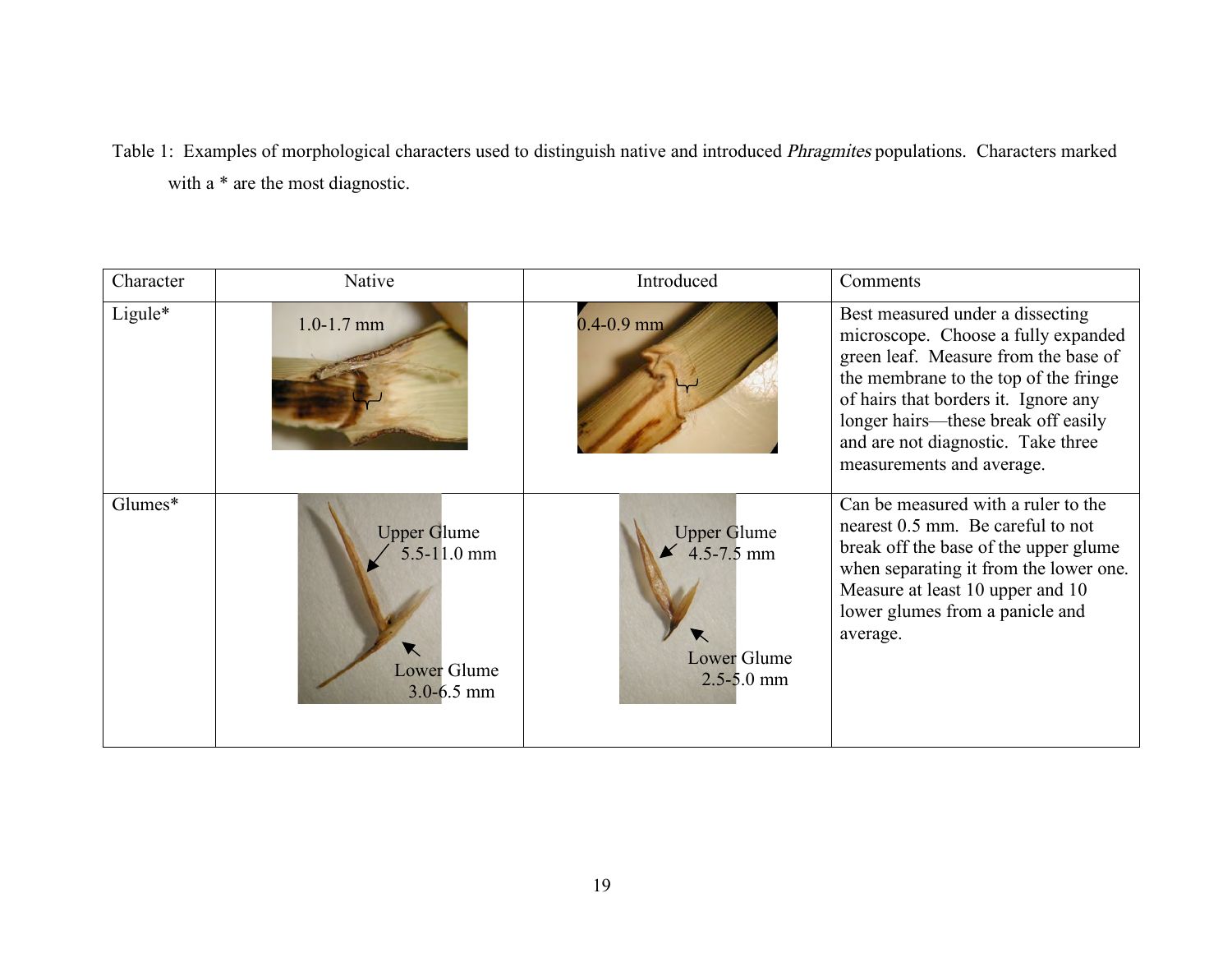| Adherence<br>of leaf<br>sheaths* |  | Native: Most leaf sheaths missing or<br>very loosely attached to dead culms.<br>On live culms, leaf sheaths are also<br>loose or dropped on lower nodes. Are<br>easily removed if any remain.<br>Introduced: Leaf sheaths tightly<br>adhere to both live and dead culms<br>(although the leaves may have<br>dropped off). Are difficult to remove. |
|----------------------------------|--|----------------------------------------------------------------------------------------------------------------------------------------------------------------------------------------------------------------------------------------------------------------------------------------------------------------------------------------------------|
| Culm color                       |  | Native: Live culms may have red-<br>purple color at nodes and in internodes<br>where the culm has been exposed to<br>sunlight. May also be green. Dead<br>culms turn chestnut brown where UV<br>exposure occurred.<br>Introduced: Typically green but may<br>have some red color at the basal<br>nodes. Dead culms are typically<br>yellow.        |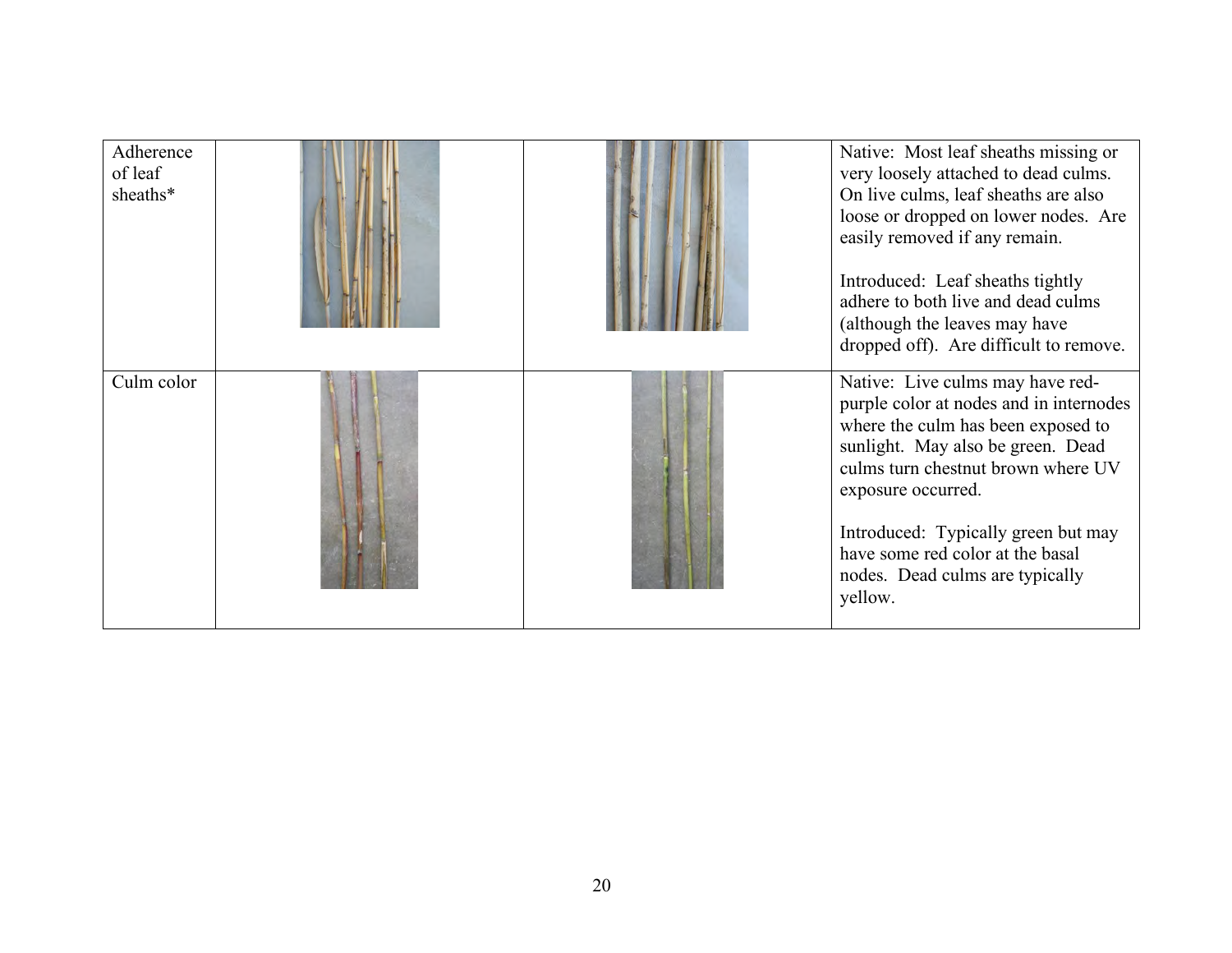| Culm<br>texture;<br>Presence of<br>fungus |                                                                                                            |                                                                                                                                                                                               | Remove any leaf sheaths and run a<br>thumbnail across the culm.<br>Native: Culm is typically smooth and<br>shiny. May have round spots on the<br>culm clustering near the nodes. These<br>typically appear in mid-summer and<br>persist on dead culms (but are not<br>always present).<br>Introduced: Culm is typically slightly<br>ridged and not shiny. Often has<br>mildew-like fungus on the culm |
|-------------------------------------------|------------------------------------------------------------------------------------------------------------|-----------------------------------------------------------------------------------------------------------------------------------------------------------------------------------------------|-------------------------------------------------------------------------------------------------------------------------------------------------------------------------------------------------------------------------------------------------------------------------------------------------------------------------------------------------------------------------------------------------------|
| <b>Stem</b><br>density                    | Typically lower than introduced with<br>fewer standing dead stems.<br>Monocultures are rare but can occur. | Typically high with both live and dead<br>stems prevalent. Mature stands often<br>form a monoculture. Younger<br>populations or those growing in poor<br>sites may grow in mixed communities. |                                                                                                                                                                                                                                                                                                                                                                                                       |
| Timing of<br>senescence                   | <b>Native</b>                                                                                              | Introduced                                                                                                                                                                                    | Native typically dies back earlier than<br>Introduced, which remains, green later<br>in the growing season.                                                                                                                                                                                                                                                                                           |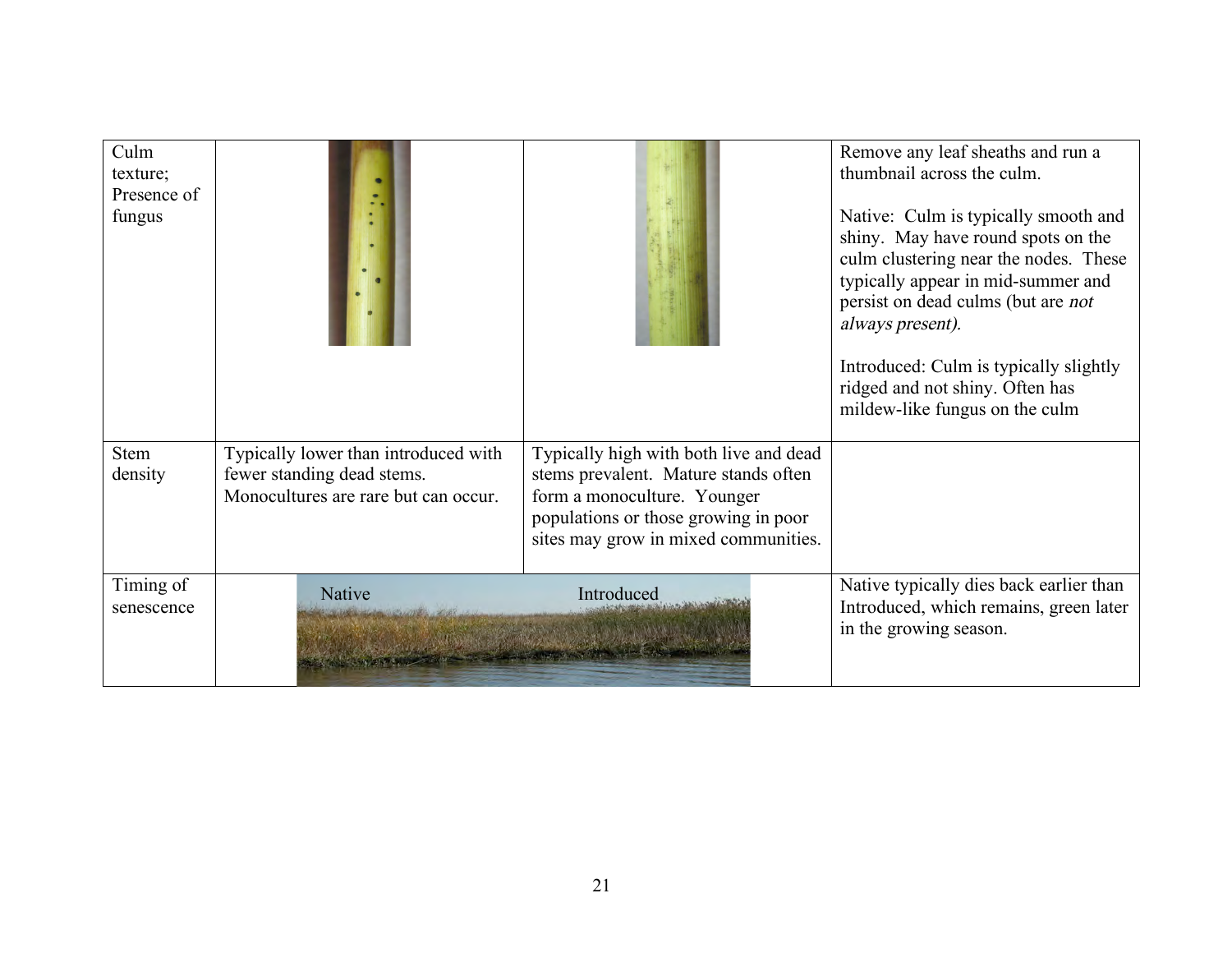# Steps to Develop a Management Strategy for Phragmites Control

Resource agencies often wish to manage or control *Phragmites* due to its ability to alter ecosystems and disrupt functions that have important ecosystem services for humans and wildlife, such as fish production in tidal marshes. For resource managers reviewing or contemplating development in tidal and coastal marshes, an assessment should be made to determine whether the activities might result in Phragmites establishment and spread at the site. Bart et al. (2006) published a flow chart to help managers curb the proliferation of Phragmites. However, if Phragmites is already present in a resource area, there are a few important questions and steps that should be taken before a management strategy is developed. A management decision tree was created (Figure 8) to help resource managers determine if control is needed and develop a strategy for control. Managers should consult other resource agencies in their region to develop a control plan for introduced Phragmites. A useful plan should include specific goals, actions, monitoring and a mechanism to evaluate progress and determine next steps.

#### Baseline Questions

#### 1) Is the Phragmites Native or Non-native?

Scientists or observers associated with your agency should use the information provided in this document to determine whether the population(s) you have are native or introduced. Have them collect and send plant samples for confirmation to the Invasive Plants Diagnostic Center at Cornell. Sample collection and shipment should follow the instructions found on the web site: www.invasiveplants.net/diag/diagnostic.asp/.

If your population(s) is believed to be native, take steps to protect it and notify your state's natural heritage program; your Coastal Zone Management Office (if it is in a coastal location); and Kristin Saltonstall (kristin.saltonstall@aya.yale.edu), who is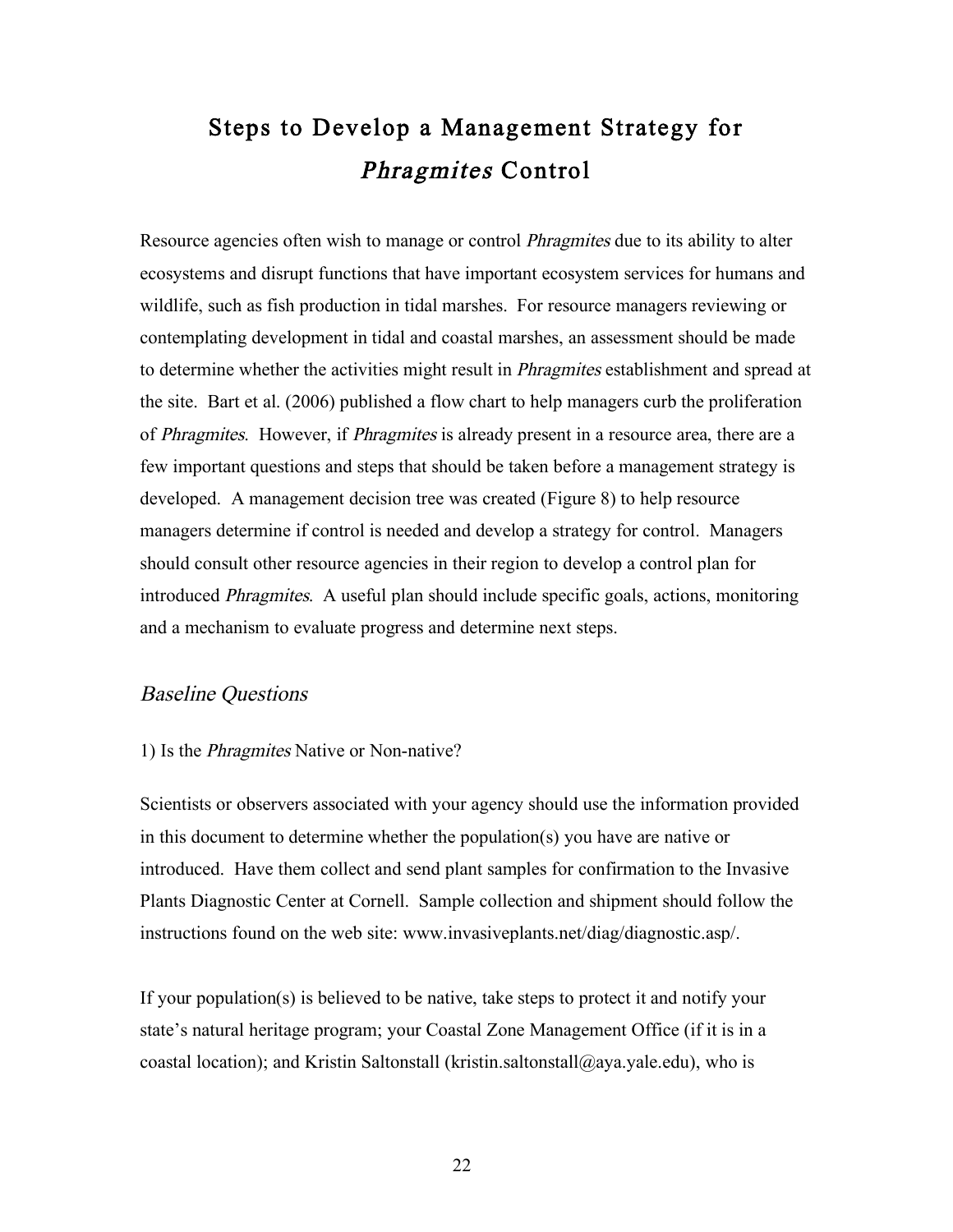maintaining a database of native *Phragmites* populations along the Atlantic Coast. If the stands are not native but introduced, develop a management strategy.



#### Always monitor the success of the management strategy and re-treat as necessary!

<sup>1</sup> These include activities that restrict tidal flooding (roadways or other transportation corridors across marshes), increase drainage or freshwater input (storm water from developed areas), or disturb soils (mosquito ditching, filling of marsh edges or adjacent uplands)

Figure 8. A Decision Tree for Developing a *Phragmites* Management Strategy.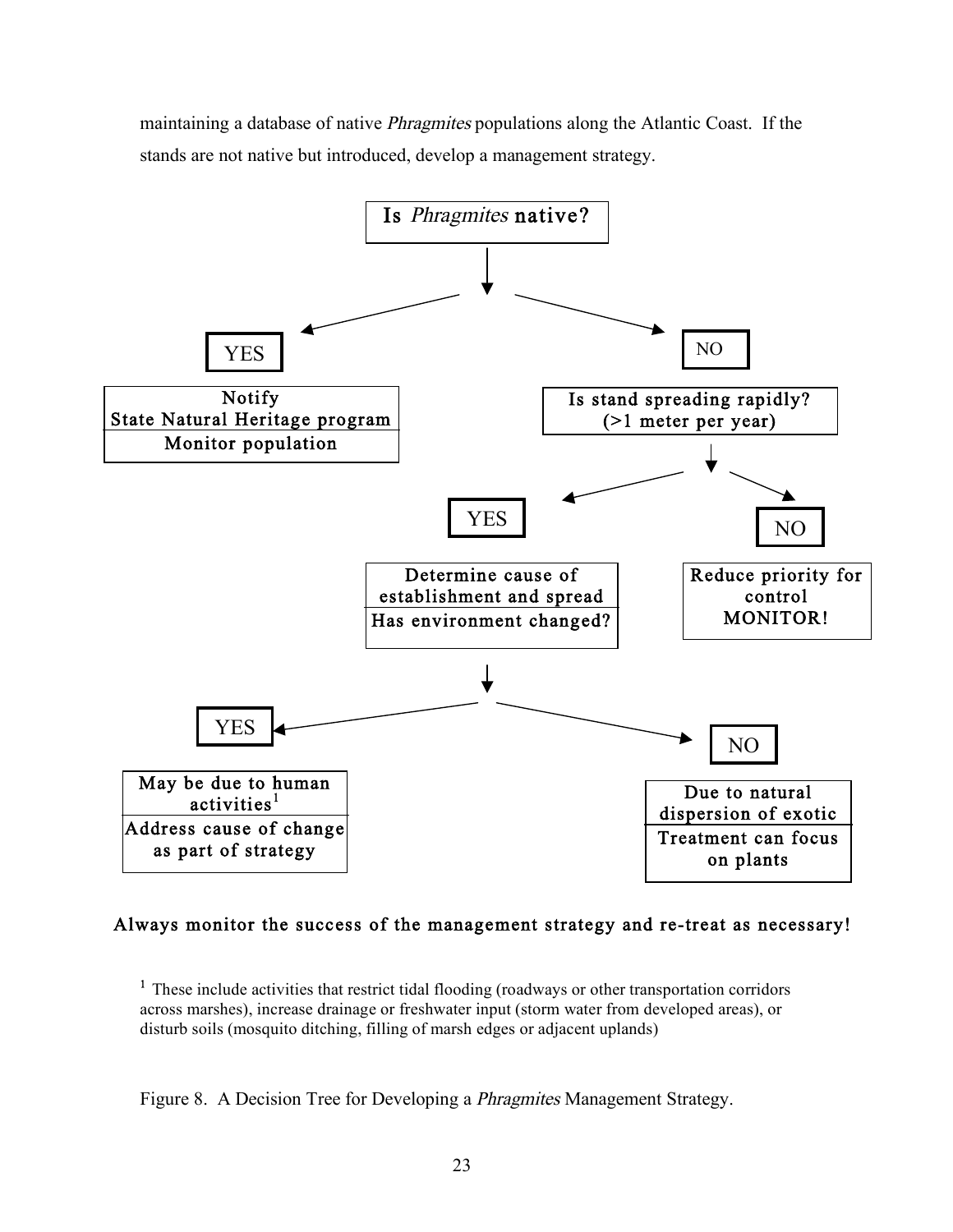Little work has been done regarding how to preserve and maintain native *Phragmites* populations. A good start is to document baseline conditions using methods such as:

- a) photographing the stand;
- b) using GPS to define the perimeter of the stand;
- c) marking the edges to document whether the stand is declining or expanding in future years; and
- d) identifying other plants in the community.

Should introduced Phragmites also be present, as it is in many sites where native Phragmites is found today, a management strategy for the exotic should be implemented as well.

2) What is the Rate and Nature of the Spread?

To determine whether introduced Phragmites is displacing native plants, see if there is any information available on the approximate date of appearance and changes over time of the stand. Sources might be anecdotal, such as interviews to document observations; or may be more objective, such as transect data, aerial photography, or GIS data. This may not be a simple task, but it is critical to understand the extent and immediacy of the problem. Management actions are less critical for stable populations.

If there are no data available, you can do a great service to your management group by documenting baseline conditions right now. Documenting presence can be accomplished by:

- a) photographing the area using a specific photo location or aerial photography;
- b) using GPS to define the outer circles of each stand;
- c) marking the edges using stakes or flags; and
- d) establishing the stand edges along a set of transects.

If quantitative rigor is desired, a clear method to define the edge of the stand needs to be incorporated into the sampling method. In 2001, Burdick et al. reported expansion rates based on plant cover, which defined inner (>95% of plant cover was Phragmites) and outer (<5% Phragmites cover) edges of each stand.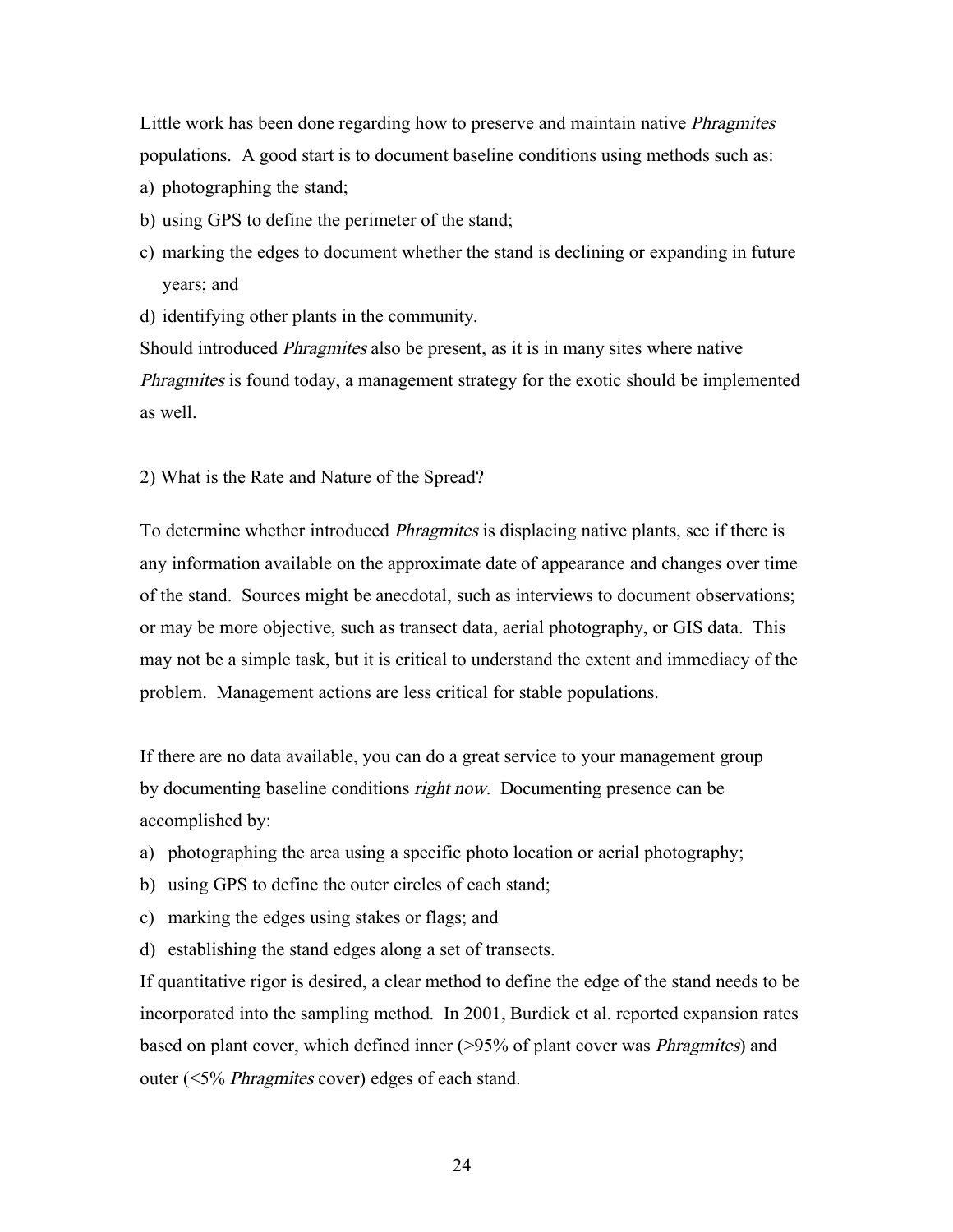#### 3) What Are the Most Likely Causes of the Invasion?

Introduced Phragmites populations can spread to new habitats and regions without the help of humans. On the other hand, expansion of introduced as well as native populations of Phragmites may often be due to human-induced changes in the invaded ecosystem. Observations have been made by many scientists that identify human activities as the most important factor that led to, or were associated with, establishment and spread of Phragmites (Roman et al. 1984, Bertness et al. 2002, Bart and Hartman 2003, Burdick and Konisky 2003). Indeed, this is likely true for most stands in New England tidal wetlands (personal observation DMB). Populations of introduced Phragmites can often be traced back to sites of soil disturbances, storm water runoff, or tidal restrictions.

#### Management Strategies

Development of a management strategy must include careful consideration of the human role in the establishment and spread of the stand. No amount of effort to control introduced Phragmites will be successful if the underlying cause of the invasion is not addressed. In many cases, *Phragmites* is the symptom of unintended effects of human activities occurring at a site. Determine what most likely led to the establishment and expansion of the stand and include management of the underlying cause, if present, in the strategy. It is also important to note that many states along the Atlantic Coast have costshare programs that provide private landowners with funds and technical expertise to aid in initiating a Phragmites management control program.

#### Addressing the Human Role in Phragmites Expansion

If the stand is associated with human activities, tailor management objectives to treat both the symptoms and underlying causes of the invasion. A science-based approach should be used, but include other knowledge where appropriate (i.e., specific site and anecdotal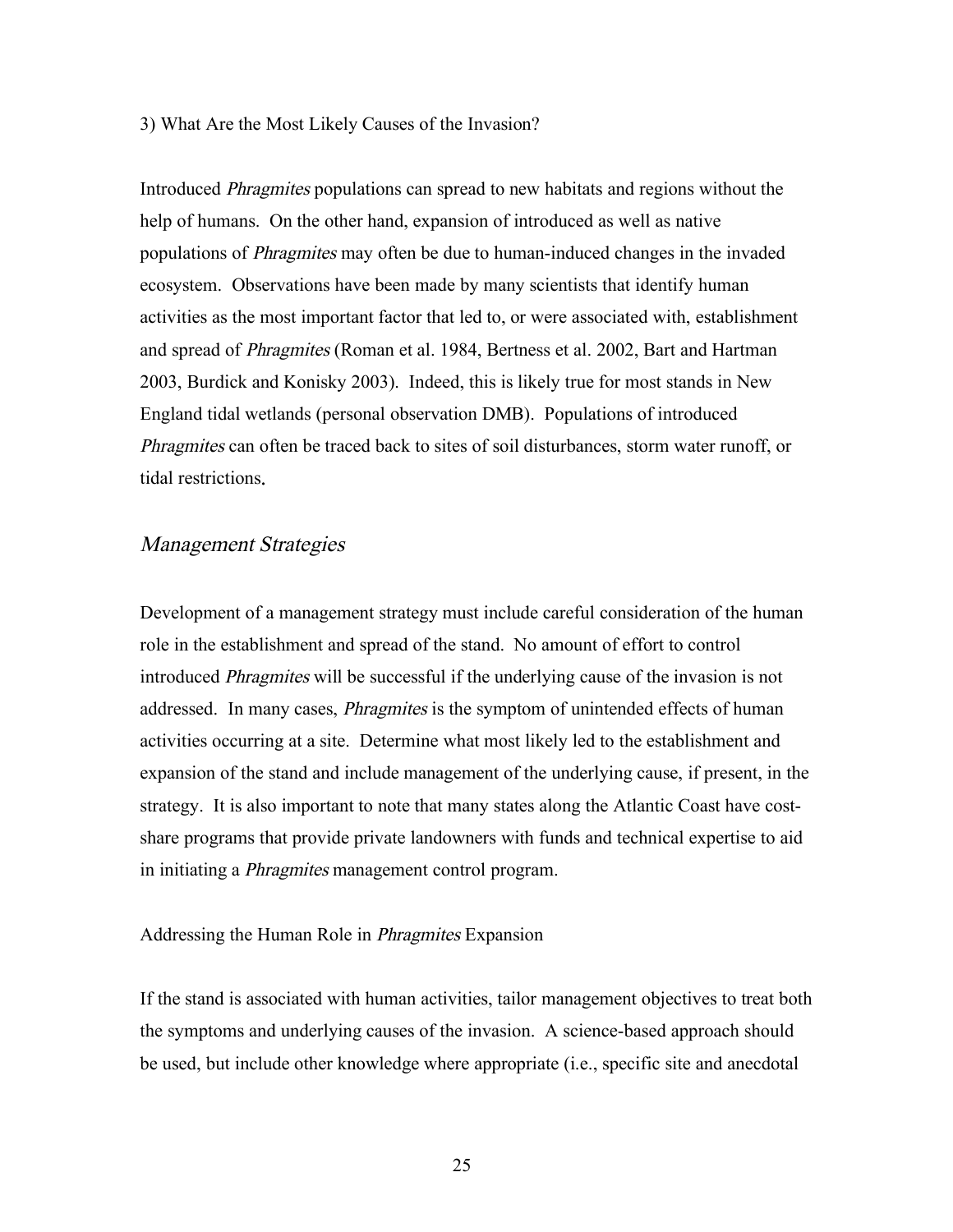information). It is important to fit resources to the problem and potential solutions. If resources are unavailable for the best rapid solution, then a longer-term approach or effort to procure resources needs to be considered. The best solutions should be long term and self-sustaining; key components of the plan should rely on natural processes to sustain native populations of marsh grasses. A useful exercise is to describe impacts of alternatives to management (including "do nothing"), so the full range of management options and their consequences are known and can be considered.

Currently, there are several approaches used to reverse the underlying causes of Phragmites invasions associated with human activities. Road and other transportation corridors have been built across tidal marshes resulting in restriction of tidal flows. In some cases, dikes have been built across marshes to convert marshes to agricultural lands. For marshlands where the tides have been restricted, tidal restoration is an important component of coastal restoration efforts in many states along the east coast (Rosza 1995, Cornelieson 1998).

Development adjacent to marshes is usually accompanied by an increase in storm water delivered to the surface of the marsh along its periphery. Water drainage from buildings, roadways, and other impervious surfaces is usually channeled to marshes. The added sediment and decreased salinity make these typical invasion sites. Solutions include treatment separators to remove sediments and other pollutants, and piped flow under marsh peat to intertidal channels. However, sediments built up in the marsh need to be removed along with the *Phragmites* as part of the restoration (Eric Hutchins, unpbl.) results).

Both transportation corridors and development adjacent to marshes are associated with periodic soil disturbance along the corridor and edges. These are common invasion sites for not only *Phragmites*, but perennial pepperweed (*Lepidium latifolium*) and purple loosestrife (*Lythrum salicaria*) as well. Periodic soil disturbances are, by definition, without quick fixes. Management plans need to be developed that include regular

26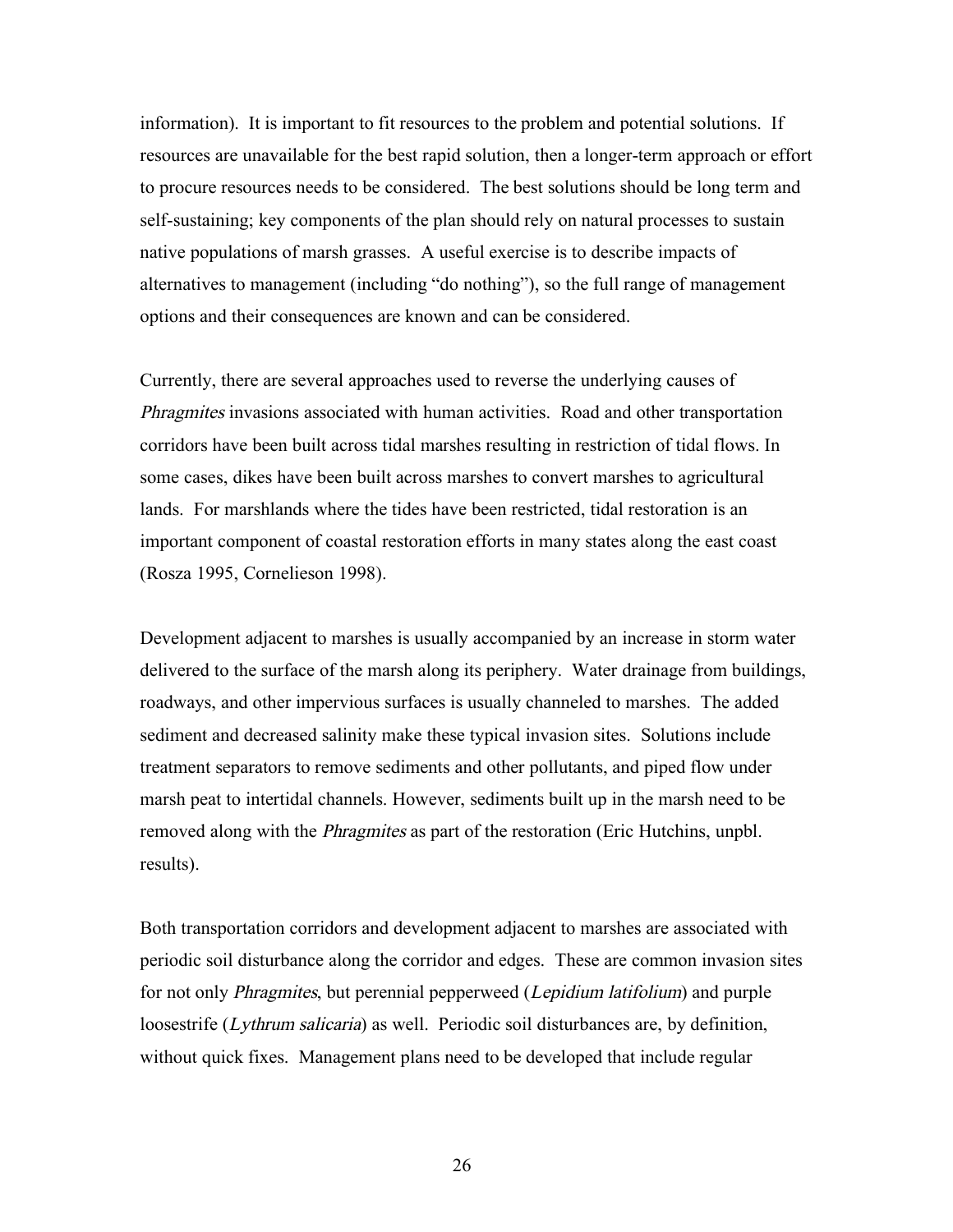education of people responsible for maintenance of roads and grounds so they know how to minimize disturbances, monitor likely invasion sites, and treat invading plants.

About half of the tidal wetlands in New England have been lost, mostly to filling (Gosselink and Bauman 1980). Many of the filled areas have been developed, but others, too wet for development, have been invaded by introduced Phragmites. Mosquito programs and transportation maintenance crews remove sediment from ditches and place the spoils on the marsh, the spoil fill provides sites for Phragmites invasion (Bart and Hartman 2003). Restoration programs in New England states have identified sites where removal of spoil is an important first step in tidal marsh restoration. Due to the threat of reinvasion, the Natural Resource Conservation Service in New Hampshire recommends excavation of filled sites to an elevation at or slightly below mean high water (Alan Ammann, personal communication).

#### Treating Introduced Phragmites

The following approaches can be used in a management plan if no human activities were linked to the establishment and spread of *Phragmites*, or if underlying causes have been addressed. Often direct treatment or removal of Phragmites is needed once physical processes are restored and human impacts minimized, since this plant can alter conditions to its benefit in tidal marshes. Treatment of newly established populations, while they are still small and before they completely dominate a marsh, may be the most effective way to control the spread of introduced Phragmites.

Physical removal is very effective as a short-term solution to Phragmites invasion if the belowground rhizomes are eliminated. Soil excavation and removal may be warranted where introduced monocultures have eliminated native plants. At other sites where invasive Phragmites is growing with native grasses, other treatments that harm only Phragmites may be more desirable.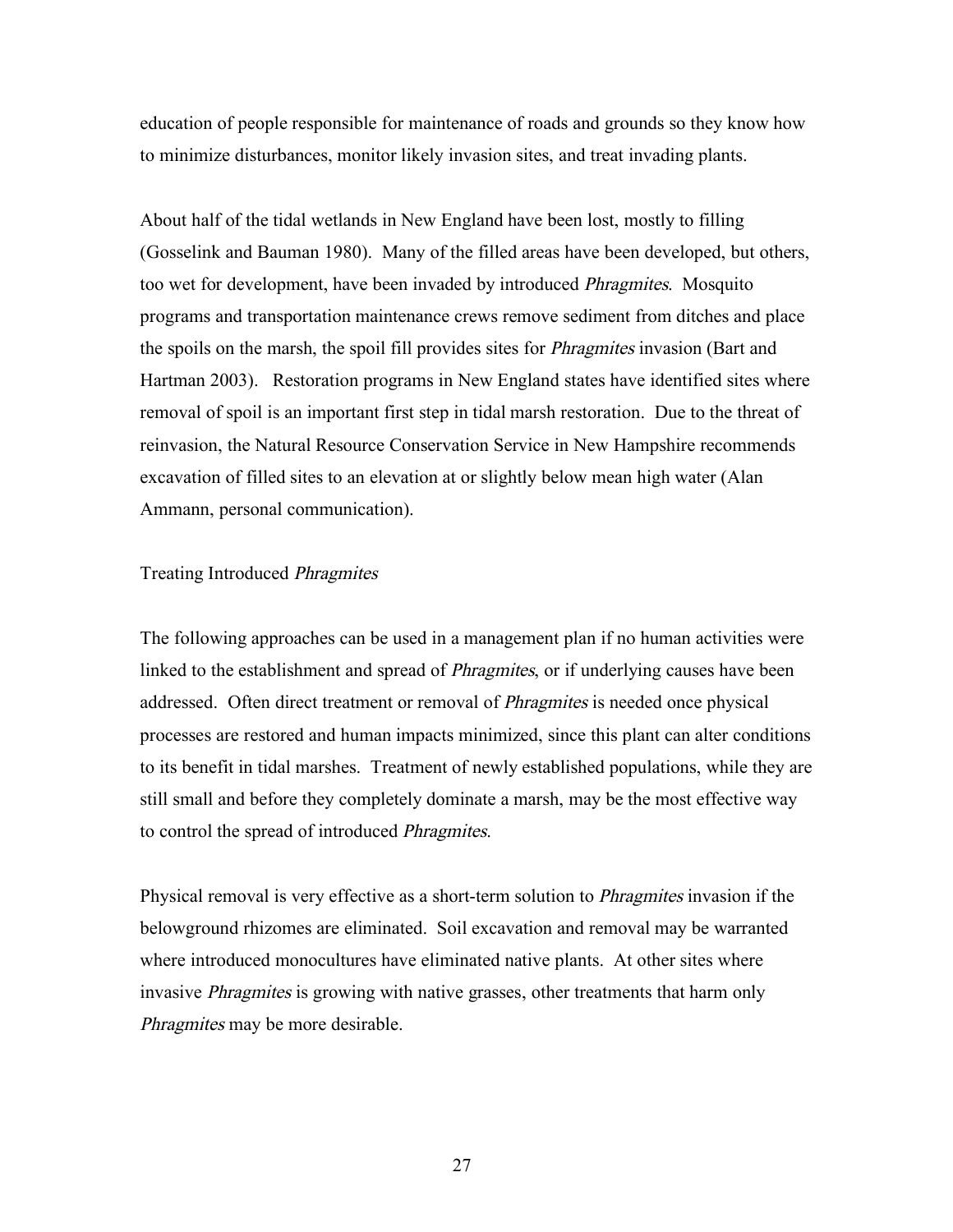Phragmites re-sprouting from rhizomes can render aboveground removal methods (such as mowing) ineffective. However, repeated driving over mowed areas appears to damage rhizomes and buds and slows recolonization. Burning is another treatment that removes aboveground portions, but allows deeper rhizomes to survive and re-sprout. Since it does not appear that native grasses are better at surviving burning or mowing treatments, neither method favors native plants over Phragmites.

Herbicides can be used indiscriminately on monocultures of introduced Phragmites, but also can be used on specific plants as follow-up treatment. Glyphosate, found in Rodeo™, which is approved by US EPA for use in wetlands, has proven effective at killing the aboveground portions and most of the rhizomes. However, it is unlikely that a population will be killed with a single application. Using these synthetic herbicides requires careful follow-up, with two or more years of targeted application. Selective application to Phragmites allows native plants to take over and help prevent reestablishment. Other herbicides are being investigated and natural organic acids (e.g., acetic) may be useful. Once all the rhizomes are killed, reestablishment can still occur through the seed bank or by new propagules (seeds or rhizomes sections) arriving at the site, so monitoring and retreatment is needed until native plant cover is restored.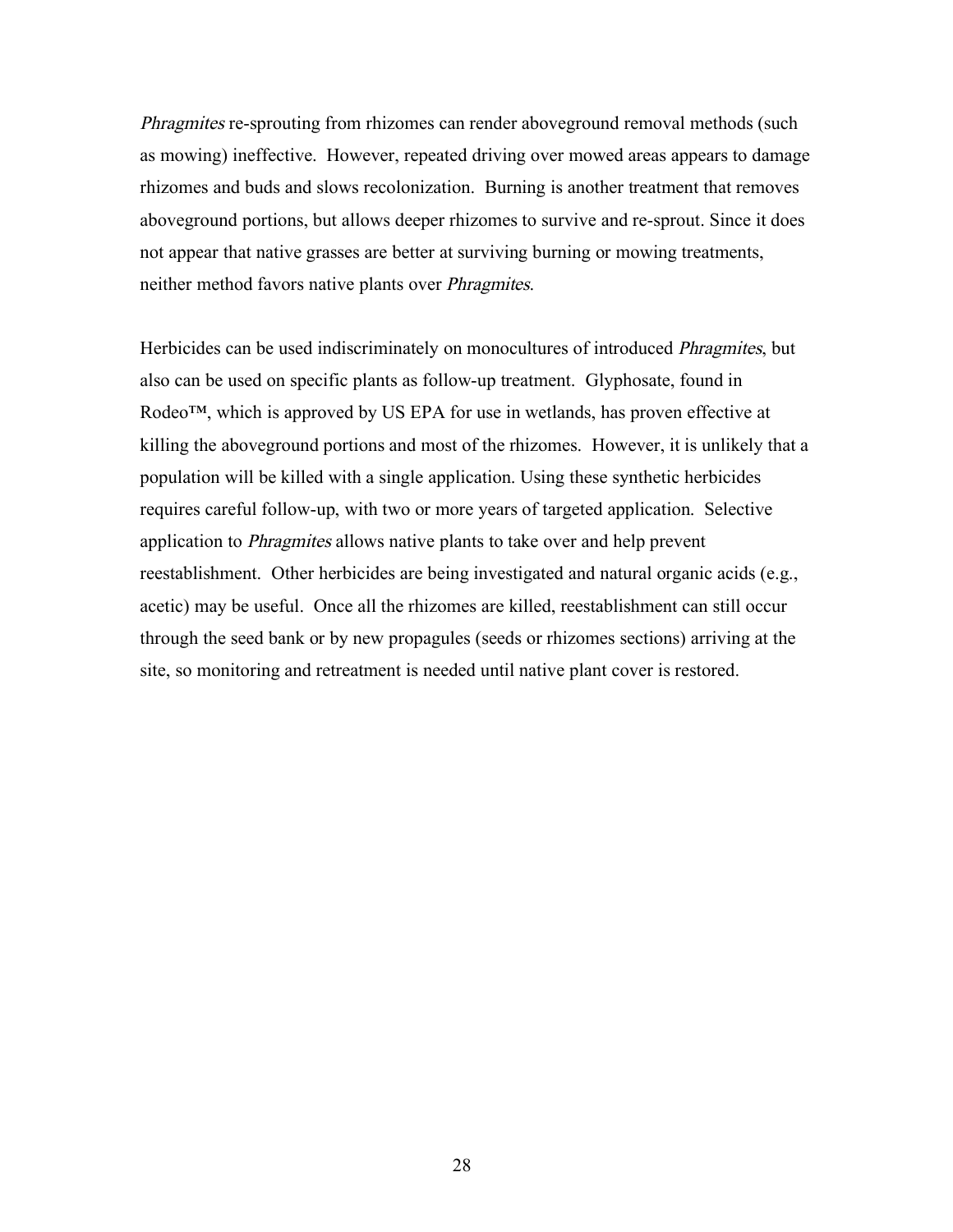## Ongoing Work on Native Phragmites

The following list includes names of investigators who are themselves or have students currently working on questions associated with native Phragmites.

Harsh Bais (University of Delaware) is interested in understanding the mechanisms involved in invasion by Phragmites australis. His lab, in collaboration with Dr. John Gallagher, will elucidate the involvement of root-allelopathy in *P. australis* invasion. They are also working to identify the molecular targets of the produced toxin in P. australis using the model plant system Arabidopsis. The identification of a resistance gene against P. australis toxins would lead to the engineering of native plants to defend against P. australis invasion.

Mark Bertness (Brown University) has students currently pursuing questions associated with native *Phragmites*. Eric Von Wettberg (Brown University PhD candidate) is working with Christine Holdrege on her undergraduate research thesis. This project involves field trials comparing native Phragmites from New Hampshire's Great Bay to introduced plants in a Rhode Island salt marsh using a series of fertilization and salinity treatments.

Bernd Blossey (Cornell University) is interested in the ecological differences between native and non-native Phragmites, specifically looking at growing conditions and herbivore communities, differences in invasibility, and biological control of invasive stands.

David Burdick (University of New Hampshire) has been examining the distribution of native Phragmites in New Hampshire and comparing the ecological abilities of native and non-native plants in the field. He collaborates with Massachusetts Audubon to study the effectiveness of tidal restoration as a control measure. His graduate student, Chris Peter, has completed a thesis examining the role of native plants and plant diversity in preventing recolonization of restored sites by introduced Phragmites.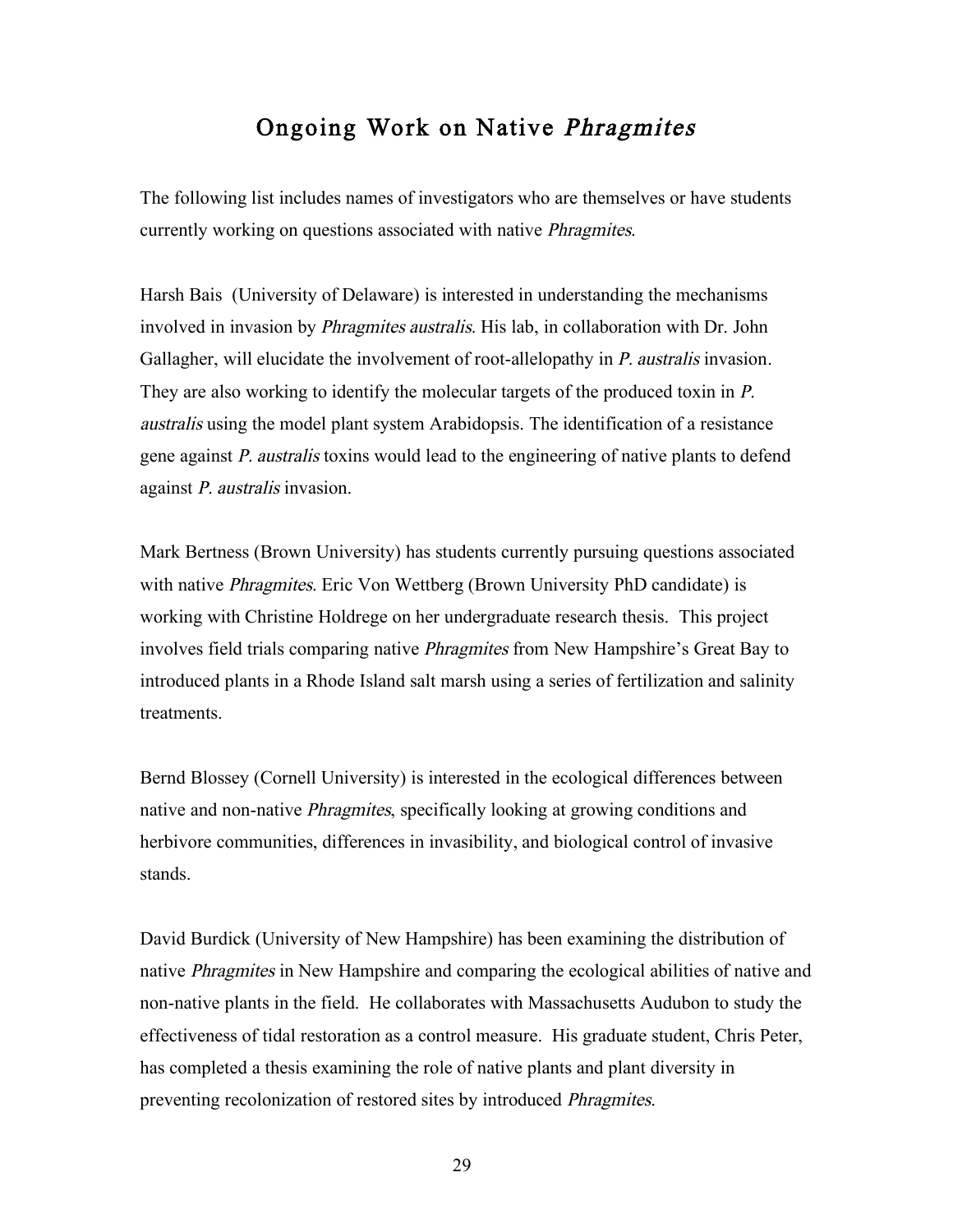Richard Casagrande (University of Rhode Island) is working with his former PhD student Adam Lambert on the impacts of various organisms on native and non-native *Phragmites*, distribution of the two types in Rhode Island, as well as species diversity associated with each. He is also collaborating with Bernd Blossey on a long-term biological control project and with Laura Meyerson, also at URI, on hybridization between native and nonnative Phragmites.

Randy Chambers (College of William and Mary) and a recent student, Tom Mozdzer, completed a project looking at the influence of salinity on emergence from rhizomes and growth of native Phragmites in tidal wetlands of the lower Rappahannock River. Tom is working on a PhD project on physiological differences between native vs. non-native Phragmites at the University of Virginia.

Jack Gallagher (University of Delaware) is focused on the rhizomes of native and nonnative Phragmites. Specifically, he is looking at the dynamics of spreading, branching patterns, and response to salinity and nitrogen. He is interested in looking at how development in the watershed impacts the relationship between native and non-native Phragmites. He is working at the cellular level to determine differences between the two plants. His future research interests include determining how we approach maintenance of native strains while controlling the non-native ones.

Glenn Guntenspergen (US Geological Survey) was involved in the organization of the April 2003 special issue of the journal *Estuaries* dedicated to *Phragmites*. His interests for future work include determining how haplotype differences are manifested in terms of physiology and what that means in the field.

Laura Meyerson (University of Rhode Island) is investigating competitive relationships between native and introduced *Phragmites* in its native and introduced ranges, including hybridization between native and introduced *Phragmites* and the effect of environment on fitness in North America and Europe.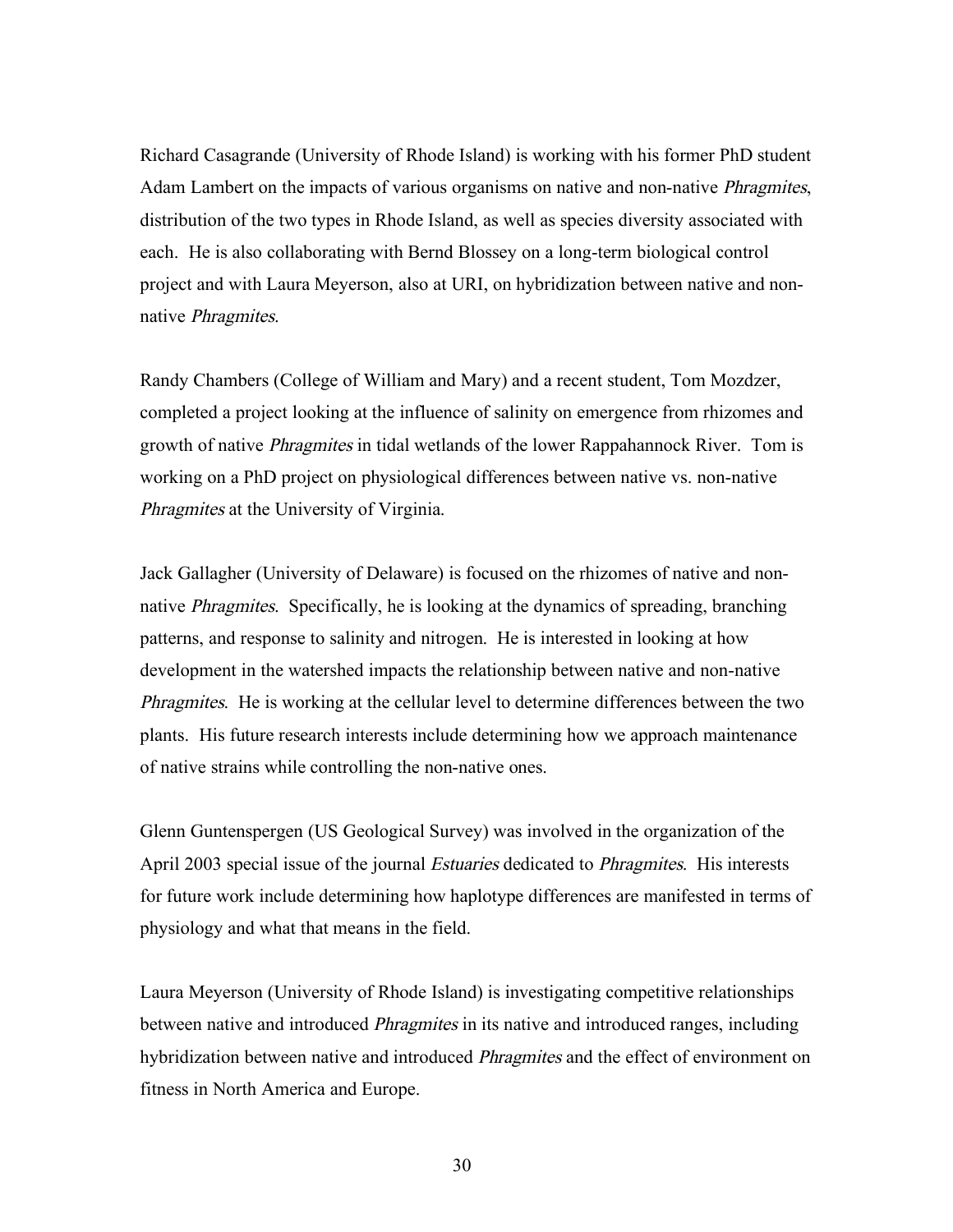Kristin Saltonstall (Smithsonian Tropical Research Institute) has worked extensively on identifying genetic and morphological differences between native and introduced Phragmites. She is interested in the ecological differences between the two subspecies and what steps can be taken to preserve remnant native populations. She also hopes to determine the geographical origin of both introduced and Gulf Coast Phragmites.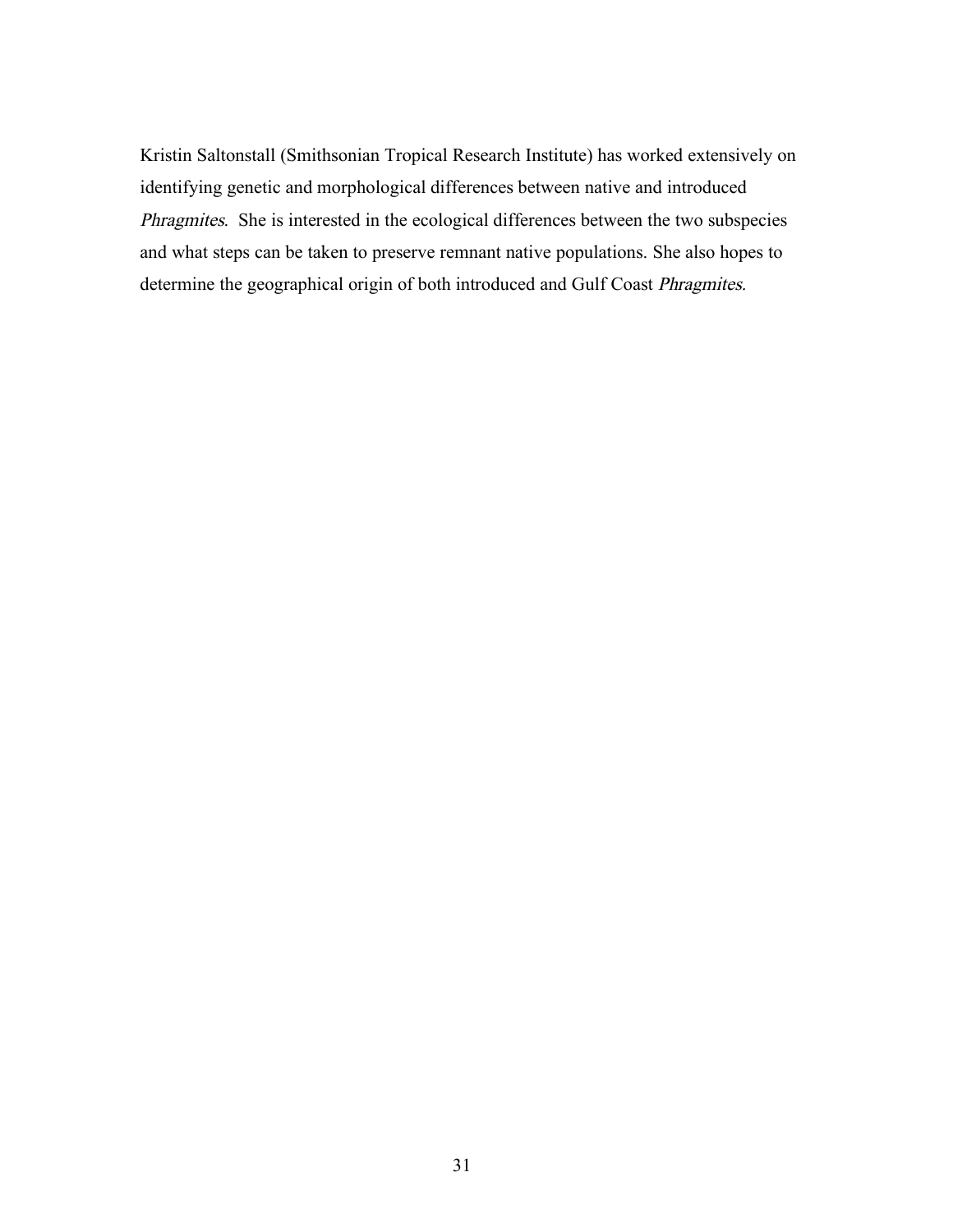## Literature Cited

Able, K. W., S. M. Hagan, and S.A. Brown. 2003. Mechanisms of marsh habitat alteration due to *Phragmites*: Response of young-of-the-year Mummichog (*Fundulus* heteroclitus) to treatment for *Phragmites* removal. *Estuaries* 26(2B): 484-494.

Bart, D., D. Burdick, R. Chambers and J. M. Hartman. 2006. Human facilitation of Phragmites australis invasions in tidal marshes: A review and synthesis. Wetlands Ecology and Management 14:53-65.

Bart, D. and J. M. Hartman. 2000. Environmental determinants of *Phragmites australis* expansion in a New Jersey salt marsh: an experimental approach. Oikos 89:59-69.

Bart, D., Hartman, J.M., 2003. The role of large rhizome dispersal and low salinity windows in the establishment of common reed, *Phragmites australis*, in salt marshes: New links to human activities. Estuaries 26, 436-443.

Benoit, L. K. and R. A. Askins. 1999. Impact of the spread of Phragmites on the distribution of birds in Connecticut tidal marshes. Wetlands 19:194-208.

Bertness, M. D., P. J. Ewanchuk and B. R. Silliman. 2002. Anthropogenic modification of New England salt marsh landscapes. Proceedings of the National Academy of Sciences 99:1395-1398.

Burdick, D. M., R. Buschbaum and E. Holt. 2001. Variation in soil salinity associated with expansion of *Phragmites australis* in salt marshes. *Environmental and Experimental* Botany 46: 247-261.

Burdick, D. M., and R. A. Konisky. 2003. Determinants of expansion for Phragmites australis, common reed, in natural and impacted coastal marshes. Estuaries 26:407-416.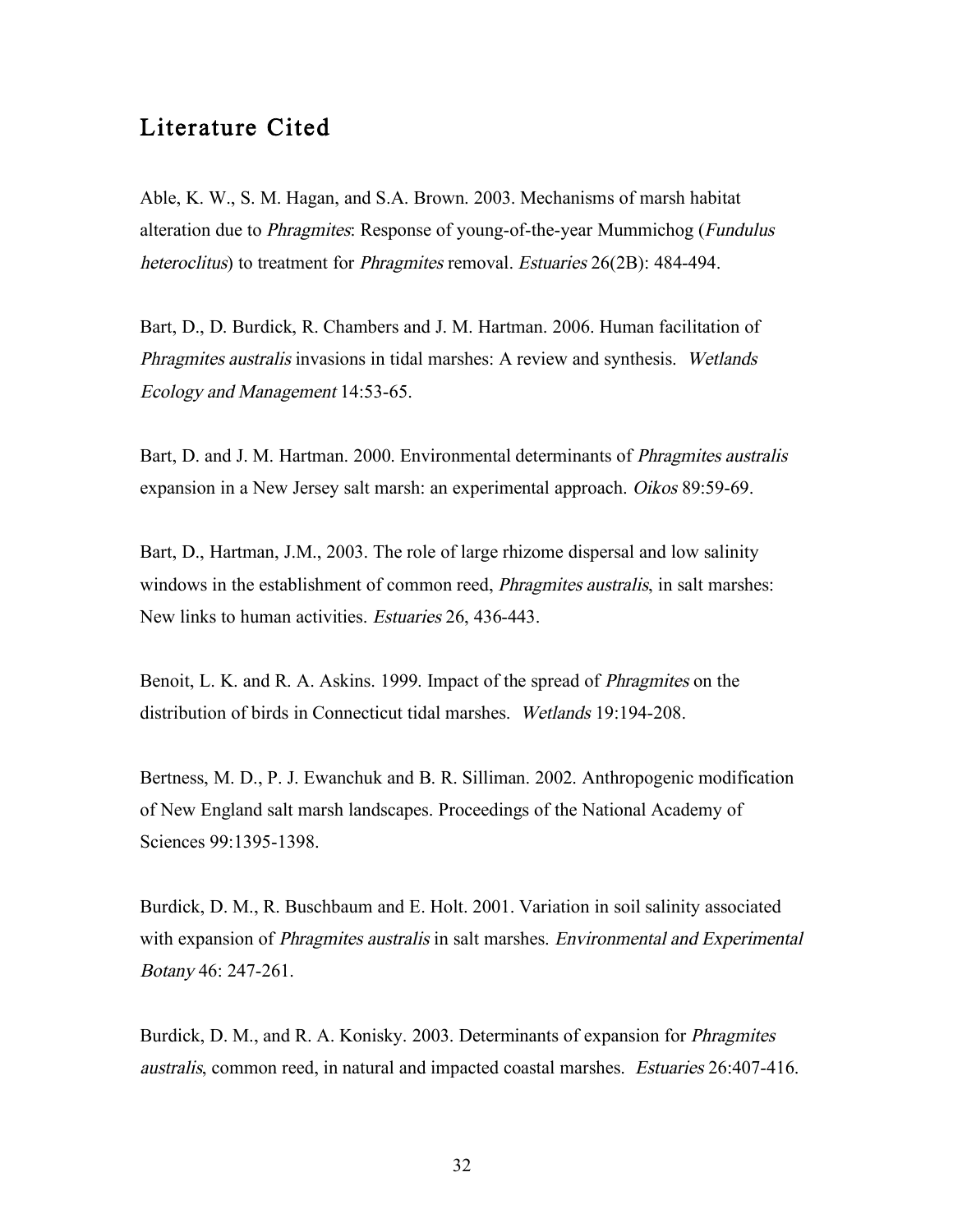Chambers, R. M. 1997. Porewater chemistry associated with Phragmites and Spartina in a Connecticut tidal marsh. Wetlands 17:360-367.

Chambers, R. M., L. A. Meyerson, and K. Saltonstall. 1999. Expansion of Phragmites australis into tidal wetlands of North America. Aquatic Botany 64:261-273.

Cornelisen, C. D. 1998. Restoration of Coastal Habitats and Species in the Gulf of Maine. Final Report to: the Gulf of Maine Council on the Marine Environment.

Emery, N. C., P. J. Ewanchuk, M. D. Bertness. 2001: Competition and salt marsh plant zonation: Stress tolerators may be dominant competitors. Ecology 82:2471-2485.

Gorman, M., L. Wells, 2000: Trends in river flow affecting the northeastern reach of the San Francisco Bay estuary over the past 7000 years. Quaternary Research 54, 206-217.

Gosselink, J. G., and R. H. Bauman. 1980. Wetland inventories: wetland loss along the United States coast. Z. Geomorphol. N.F. Suppl.-Bd. 34:173-187.

Hansen, R. M., 1978: Shasta ground sloth food habits, Rampart Cave, Arizona. Paleobiology 4, 302-319.

Harris, S. W., W. H. Marshall, 1960. Experimental germination of seed and establishment of seedlings of Phragmites communis. Ecology 41:395.

Kiviat, E., Hamilton, E., 2001: *Phragmites* use by native North Americans. *Aquatic* Botany 69, 341-357.

Konisky, R. A., and D. M. Burdick. 2004. Effects of stressors on invasive and halophytic plants of New England salt marshes: A framework for predicting response to tidal restoration. Wetlands 24: 434-447.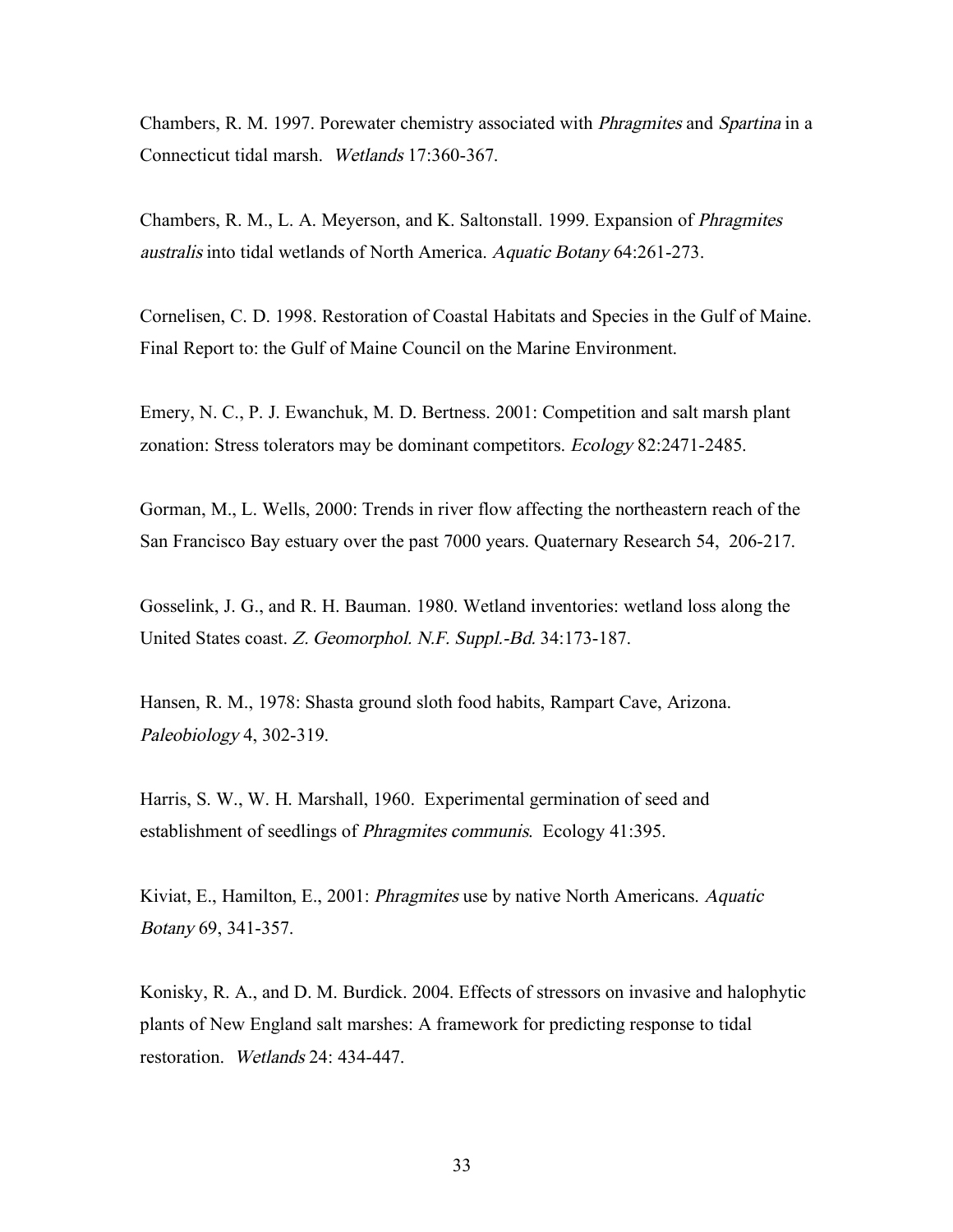Levine, J. M., J. S. Brewer, and M. D. Bertness. 1998. Nutrients, competition, and plant zonation in a New England salt marsh. Journal of Ecology 86:285-292.

Marks, M.B., B. Lapin, and J. Randall. 1994. *Phragmites australis (P. communis)*: Threats, management, and monitoring. Natural Areas Journal 14:285-294.

Meadows, R.E., Saltonstall, K., In press. Distribution of native and introduced Phragmites in freshwater and oligohaline tidal marshes of the Delmarva Peninsula and Southern New Jersey. Journal of the Torrey Botanical Club.

Minchinton, T E. 2002. Disturbance by wrack facilitates spread of *Phragmites australis* in a coastal marsh. Journal of Experimental Marine Biology and Ecology 281:89-107.

Mitsch, W. J. and J. G. Gosselink. 2000. Wetlands. Wiley, New York.

Orson, R., 1999. A paleoecological assessment of Phragmites australis in New England tidal marshes: Changes in plant community structure during the last millenium. Biological Invasions 1: 149-158.

Peter, C., D. Burdick and G. Moore. 2005. Success of native and exotic haplotypes of Phragmites australis planted in natural and filled salt marshes. Final report to the Center for Marine Biology, University of New Hampshire, Durham, NH 03824.

Roman, C. T., W. A. Niering, and R. S. Warren. 1984. Salt marsh vegetation changes in response to tidal restrictions. Environmental Management 8: 140-150.

Rozsa, R. 1995. Tidal restoration in Connecticut, pp. 51-65. In G. D. Dreyer and W. A. Niering (eds.), Tidal Marshes of Long Island Sound: Ecology, History and Restoration. Bulletin no. 34 The Connecticut College Arboretum, New London, Connecticut.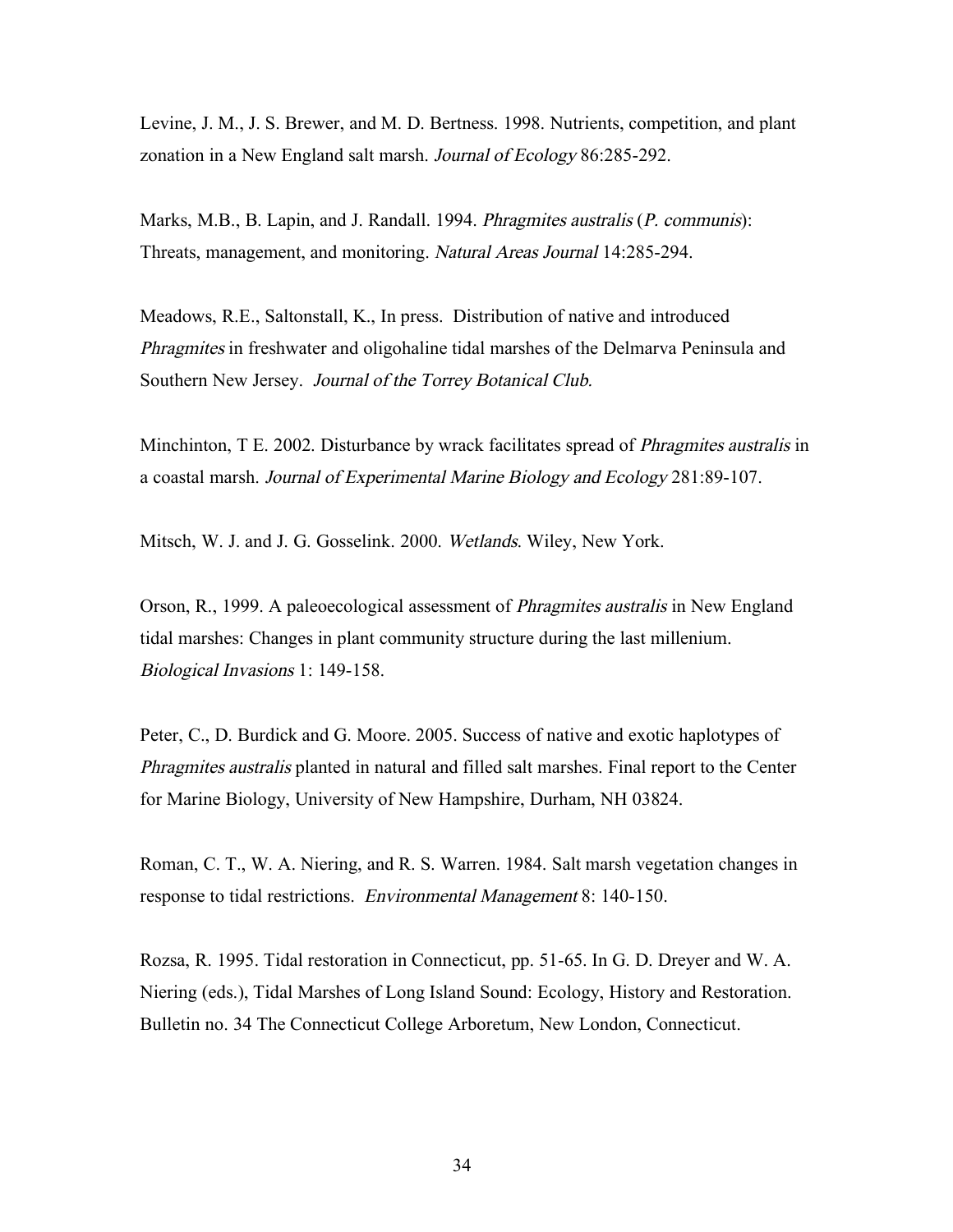Saltonstall, K., 2002: Cryptic invasion by a non-native genotype of the common reed, Phragmites australis, into North America. Proceedings of the National Academy of Sciences of the United States of America 99, 2445-2449.

Saltonstall, K., 2003a: Genetic variation among North American Populations of Phragmites australis: implications for management. Estuaries 26, 444-451.

Saltonstall, K., 2003b: Microsatellite variation within and among North American lineages of Phragmites australis. Molecular Ecology 12, 1689-1702.

Saltonstall, K., 2003c: A rapid method for identifying the origin of North American Phragmites populations using RFLP analysis. Wetlands 23, 1043-1047.

Saltonstall, K., Peterson, P. M., Soreng, R. J., 2004: Recognition of Phragmites australis subsp. americanus (Poaceae: Arundinaceae) in North America: Evidence from morphological and genetic analyses. SIDA 21, 683-692.

Saltonstall, K., Stevenson, J. C., In review: Growth differences of native and introduced Phragmites australis under varying nutrient and salinity conditions. Aquatic Botany.

Tewksbury, L., R. Casagrande, B. Blossey, P. Häfliger, and M. Schwarzländer, 2002. Potential for biological control of Phragmites australis in North America. Biological Control 23: 191-212.

Tilman, D. 1988. Plant Strategies and the Dynamics and Structure of Plant Communities. Princeton University Press, Princeton, New Jersey, USA.

Tucker, G. C. 1990. The genera of Arundinoideae (Graminae) in the southeastern United States. 71: 145-177.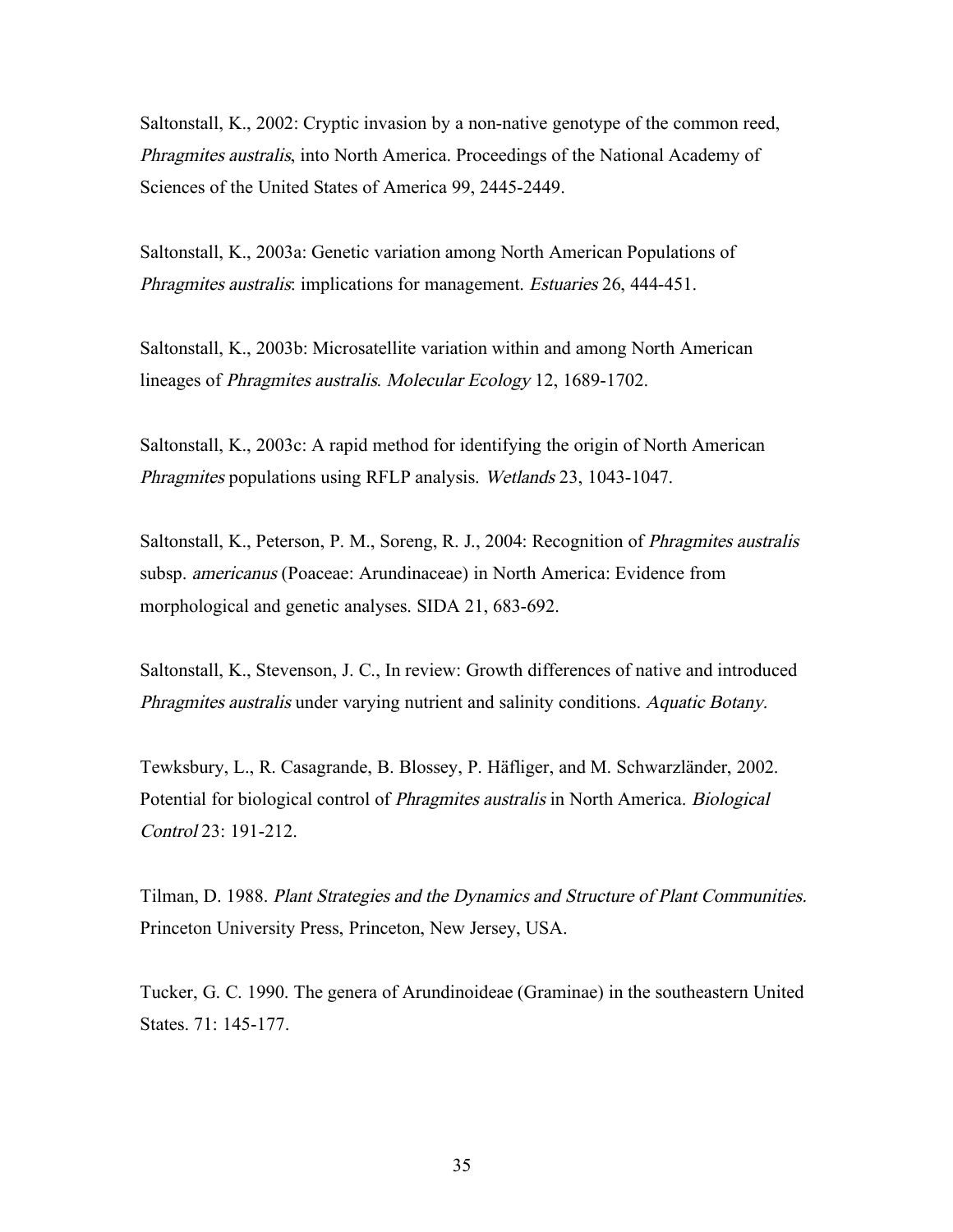Warren, R. S., P. E. Fell, J. L. Grimsby, E. L. Buck, G. C. Rilling, and R. A. Fertek. 2001. Rates, patterns, and impacts of Phragmites australis expansion and effects of experimental Phragmites control on vegetation, macroinvertebrates, and fish within tidelands of the lower Connecticut River. Estuaries 24:90-107.

Windham, L. and R. G. Lathrop, Jr. 1999. Effects of Phragmites australis (common reed) invasion on aboveground biomass and soil properties in brackish tidal marsh of the Mullica River, New Jersey. Estuaries 22:927-935.

Vasquez, E. A., Glenn, E. P., Brown, J. J., Guntenspergen, G. R., Nelson, S. C., 2005: Salt tolerance underlies the cryptic invasion of North American salt marshes by an introduced haplotype of the common reed Phragmites australis (Poaceae). Marine Ecology Progress Series 298, 1-8.

Ziska, L. H. 2002. Changes in competitive ability between a  $C_4$  crop and a  $C_3$  weed with elevated carbon dioxide. Weed Science 49:622-627.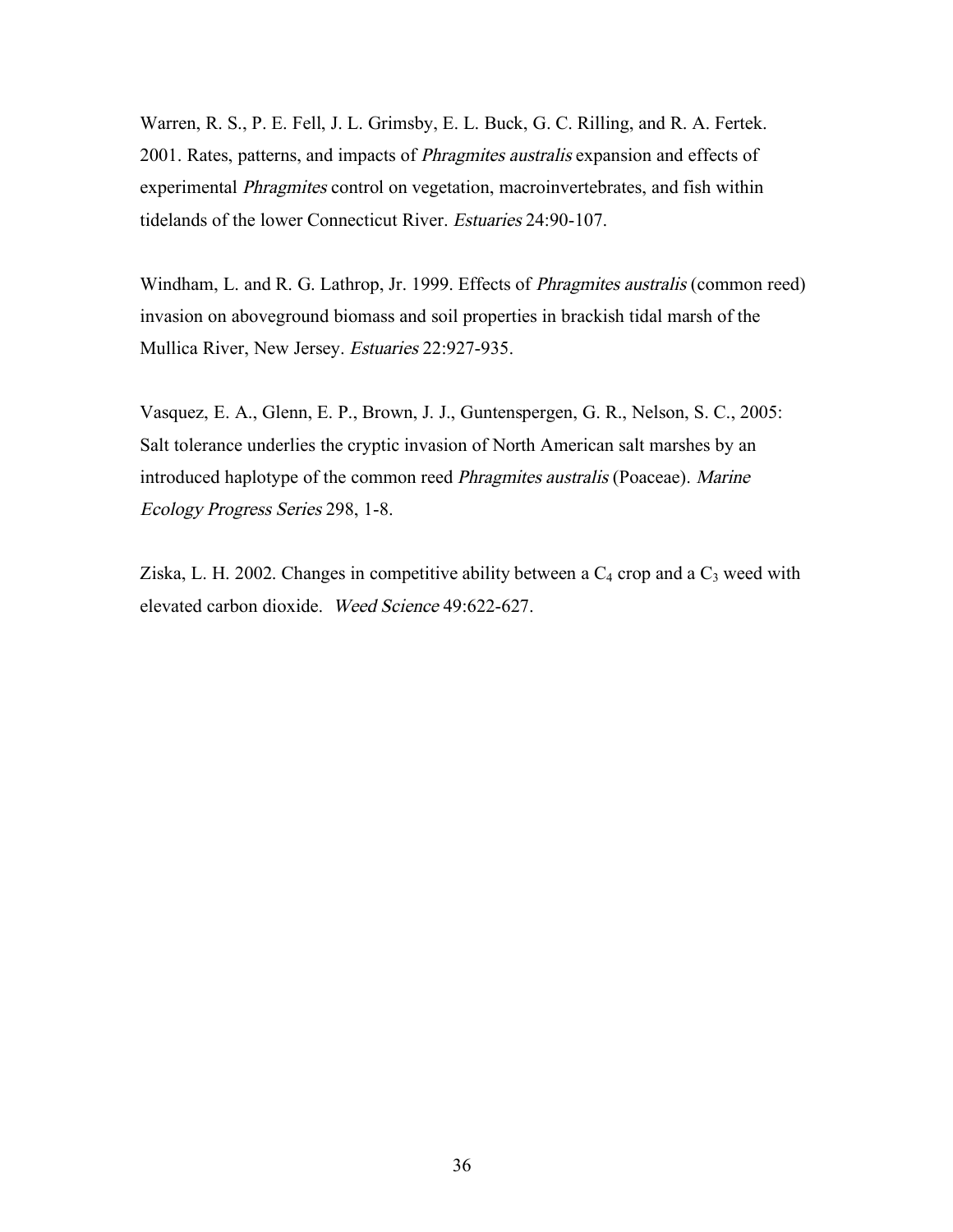## Appendix 1: List of Attendees

GBNERR Phragmites Identification Workshop Participants September 15, 2005

Steve J. Miller

Coastal Training Program Coordinator, Great Bay National Estuarine Research Reserve

**INSTRUCTORS** 

David M. Burdick, Ph.D., Associate Research Professor, Jackson Estuarine Laboratory

Kristin Saltonstall, Ph.D., Research Scientist, Horn Point Laboratory

#### PARTICIPANTS

Phil Brown, Sanctuaries Manager, NH Audubon

Jeremy Bell, Wetlands Restoration Program, MA Office of Coastal Zone Management

Peter Britz, Environmental Planner, City of Portsmouth

Nancy J. Cauvet, Great Bay Stewards

Dave Cowell, Vanasse Hangen Brustlin, Inc.

Matt Craig, Program Coordinator, Casco Bay Estuary Partnership

Kevin Cute, RI Coastal Resources Management Council

Patricia deBeer, Fremont Conservation Comm., UNH Marine Docent

James Dolansky, SeeKamp Environmental Consulting Inc.

Jen Drociak, Restoration Specialist, New Hampshire Coastal Program - NHDES

Alyson Eberhardt, University of New Hampshire, Jackson Estuarine Laboratory

Kathleen Giorgi, USDA, Natural Resource Conservation Service

Filson Glanz

Joanne S. Glode, Great Bay Stewardship Ecologist, The Nature Conservancy

John Halloran, Nock Middle School, Newburyport MA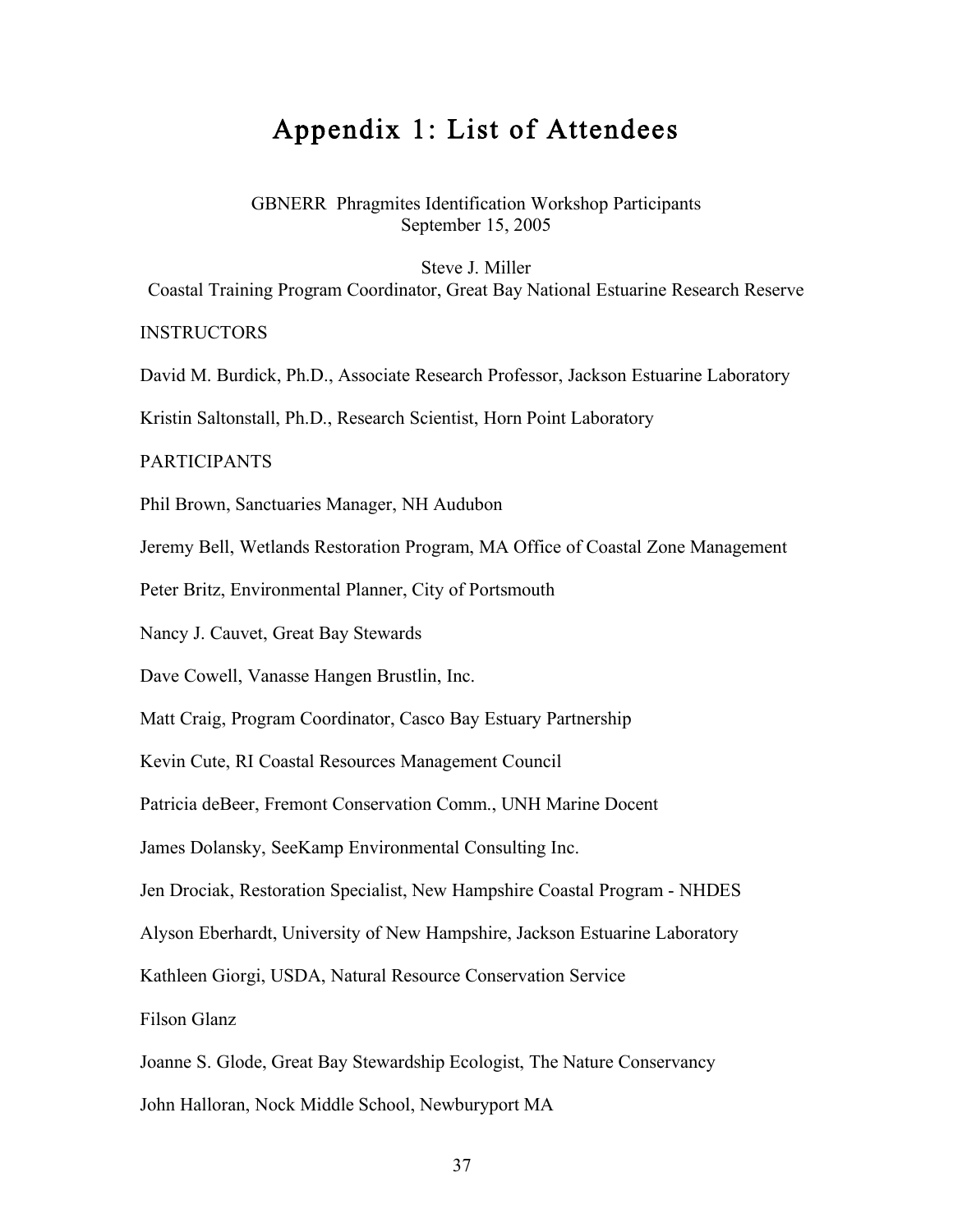Christine Holdridge, Ecology and Evolutionary Biology, Brown University

Beth Lambert, New Hampshire Coastal Program - NHDES

Eben Lewis, NHDES Wetlands Bureau

Mark Lickus, Maine DOT Environmental Office

Mike Morrison, Swamp, Inc.

Kate O'Brien, Refuge Biologist, USFWS Rachel Carson National Wildlife Refuge

Dr. Annamarie Pennucci, Northeast Turf and Ornamental Research

Eva Powers, Portsmouth Conservation Commission, Seacoast Land Trust

Edward Reiner, Senior Wetland Scientist USEPA

Frank D. Richardson, Ph.D., Senior Wetlands Inspector, NHDES Wetlands Bureau

Tim Smith, Wetlands Restoration Program, MA Office of Coastal Zone Management

Brian Smith, Research Coordinator, GBNERR

Rachel Stevens, Stewardship Coordinator, GBNERR

Jacob Tinus, CWS, Senior Environmental Scientist, Vanasse Hangen Brustlin, Inc.

Geoffrey Walker, NWR/MA DU Marsh Comm. Chair

Eric von Wettberg, Ecology and Evolutionary Biology, Brown University

Cathleen Wigand, Wetlands Ecologist, US EPA - NHEERL-AED

Chris Williams, Federal Consistency Coordinator, NH Coastal Program - NHDES

Geoff Wilson, Northeast Wetland Restoration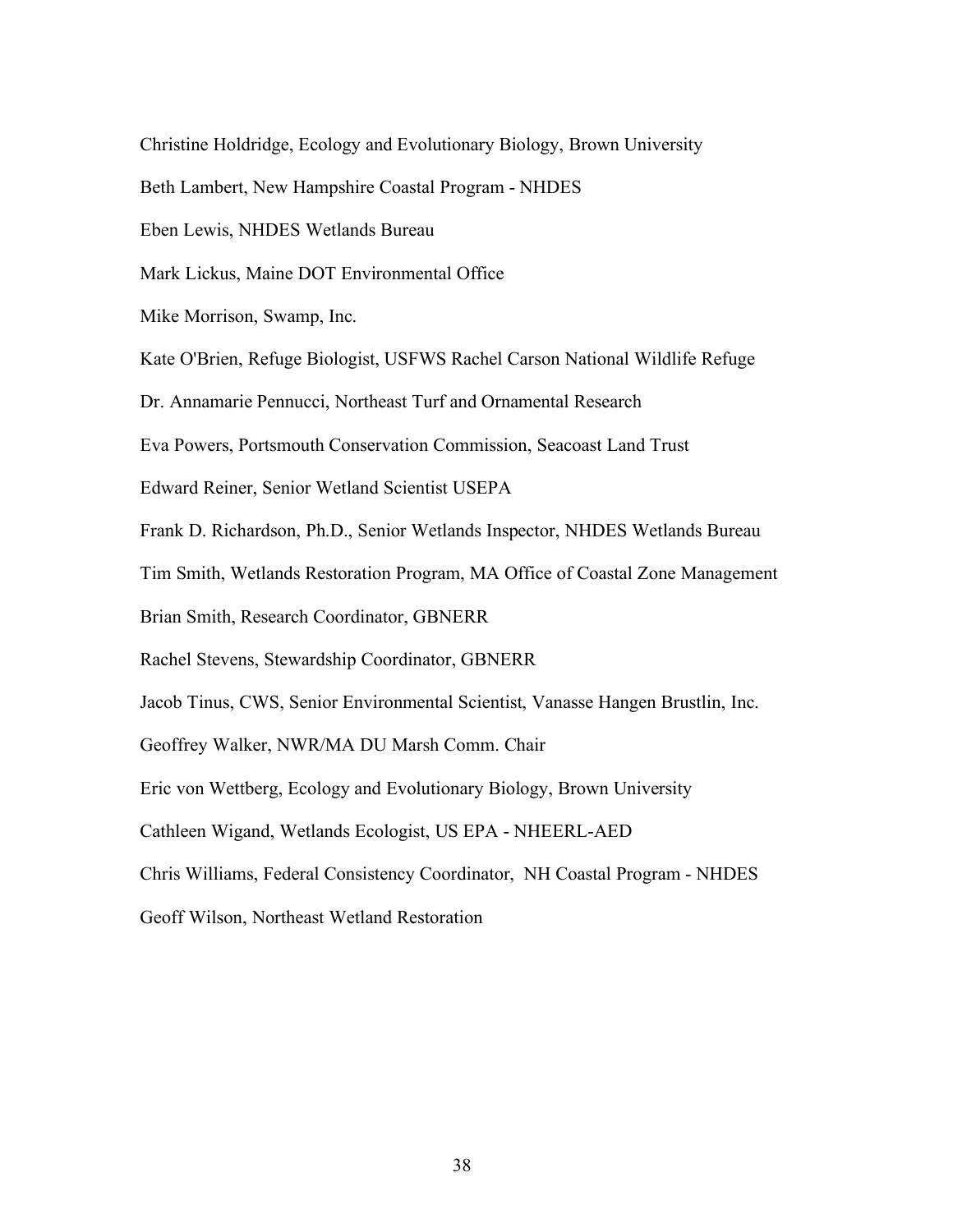# Appendix 2: Meeting Objectives and Agenda

# Field Techniques to Identify Native and Introduced Phragmites: A Skills Workshop for New England Coastal Managers

## Meeting Objectives

Recent scientific studies verify morphological differences between native and non-native subspecies of *Phragmites*. The goal of this workshop was to teach coastal land managers techniques in the identification of native and non-native Phragmites using morphological characteristics that have been confirmed by genetic studies. This one-day workshop afforded each participant the opportunity to gain experience in the identification of native and introduced Phragmites through field and laboratory work. Participants left the workshop with the skills necessary to identify native and non-native *Phragmites*, a notebook with keys and research papers, and data sheets to use in reporting native stands of Phragmites.

### Workshop Agenda

- 8:30 Continental breakfast and registration check in
- 9:00 Welcome and introductions; Steve Miller
- 9:10 "Native or Introduced? Field Identification of *Phragmites australis* in North America." Kristin Saltonstall
- 9:50 "Ecological Abilities and Impacts From Introduced *Phragmites australis* on Coastal Marshes." Dave Burdick
- $10.30$  Break
- 10:45 Field ID and specimen collection of native and introduced Phragmites: Travel to field sites of both native and introduced stands of Phragmites and examine plant ecology, morphology and stand characteristics of introduced Phragmites. Dave Burdick.